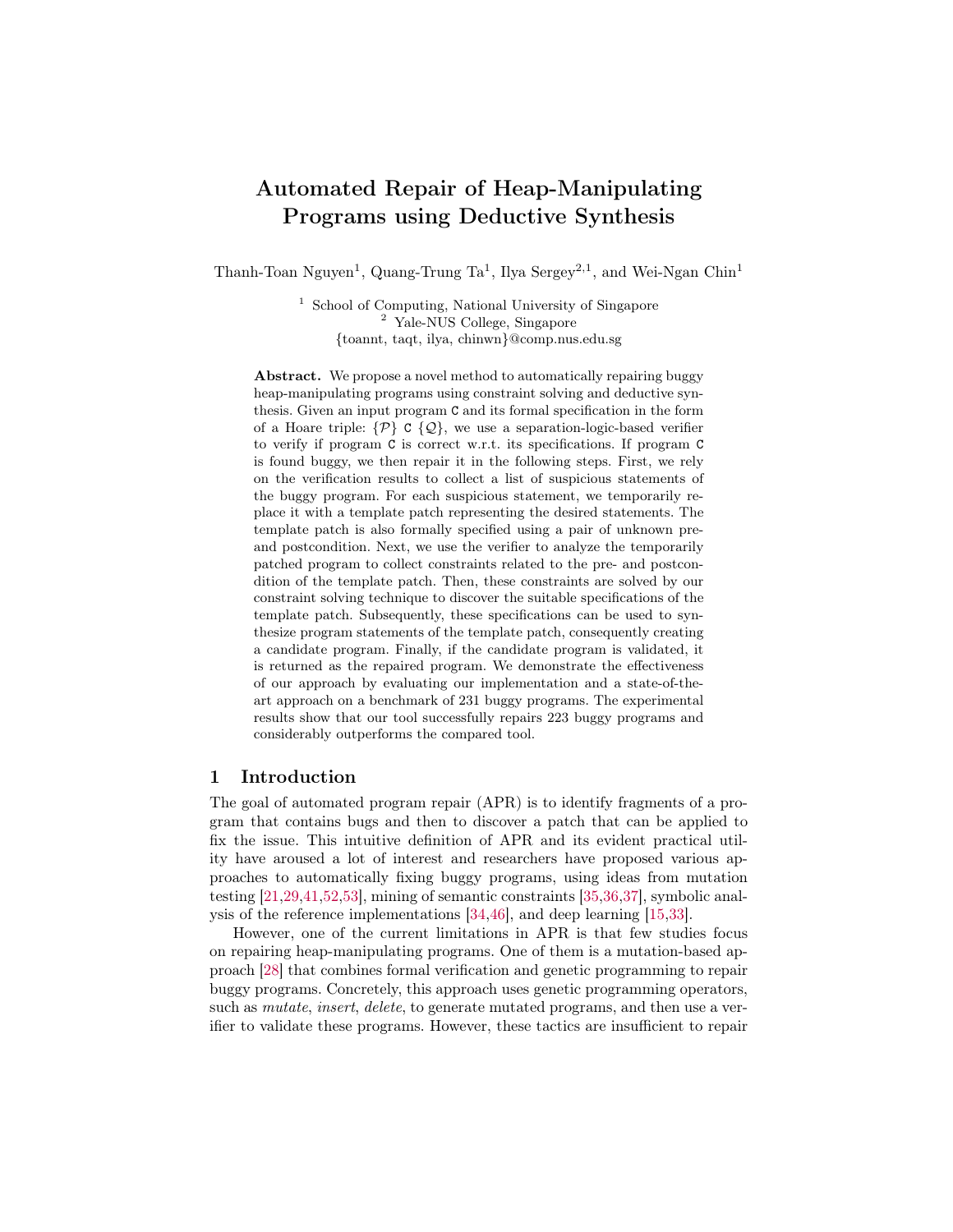non-trivial bugs in heap-manipulating programs. In another study, Verma and Roy [\[50\]](#page-23-3) enable users to express their expected program's graphical states at different program points in a debug-and-repair process. Their synergistic method is effective in fixing various bug patterns of heap-manipulating programs, but not fully automated. In contrast, we aim to build a fully automated method that requires only program specifications in the form of pre- and postconditions. Similar to our approach in using formal specifications, the previous approaches [\[17,](#page-21-3)[49\]](#page-23-4) leverage the static verifier Infer [\[2](#page-20-0)[,3\]](#page-20-1) to repair buggy programs. Although they target large-scale projects, these tools can fix only memory-related bugs, such as null dereferences, memory leaks, and resource leaks. In contrast, our work aims to repair more complicated bugs related to the functional correctness of heap-manipulating programs.

In this work, we introduce a fully automated approach to repairing heapmanipulating programs using constraint solving and deductive synthesis. It is inspired by recent advances in program synthesis using formal specification [\[40,](#page-22-7)[42\]](#page-22-8). However, our usage of program synthesis only applies to buggy statements to leave the repaired program with the least changes. The inputs of our approach are a program C, its precondition  $P$ , its postcondition  $Q$ . The input program C is first verified w.r.t. its specifications  $\mathcal{P}$  and  $\mathcal{Q}$ , using a separation-logic-based verifier. If the input program does not satisfy its specifications, it is considered buggy, and we start the repair process as follows.

Firstly, our approach localizes a list of suspicious statements using invalid verification conditions in the verification step. Each suspicious statement is subsequently replaced by a template patch TP, consequently making a template program. The key idea is to find program statements of TP to make the template program satisfy w.r.t. the specifications  $P$  and  $Q$ . Next, the verifier is used to analyze the template program w.r.t. the specifications  $P$  and  $Q$  to generate constraints related to the specifications of the template patch TP. These constraints are then solved using our constraint solving technique to discover the definition of the pre- and postcondition the template patch. In the next step, these specifications are used to synthesize program statements of the template patch TP. Then, synthesized program statements replace TP in the template program to produce a candidate program. The candidate program is validated using the verifier to finally return a repaired program.

Contributions. This paper makes the following contributions.

- We propose a novel approach to repairing buggy heap-manipulating programs. To fix a buggy program, we first use constraint solving to infer the specifications of a patch. Then, from these inferred specifications, we use deductive synthesis to synthesize program statements of the patch.
- We introduce a list of inference rules and an algorithm to formally infer the specifications of a patch. We also present synthesis rules and an algorithm to synthesize program statements of the patch using the inferred specifications.
- We implement the proposed approach in a prototype and evaluate it in a benchmark of buggy heap-manipulating programs. Our tool can repair 223 out of 231 buggy programs and outperforms a state-of-the-art repair tool.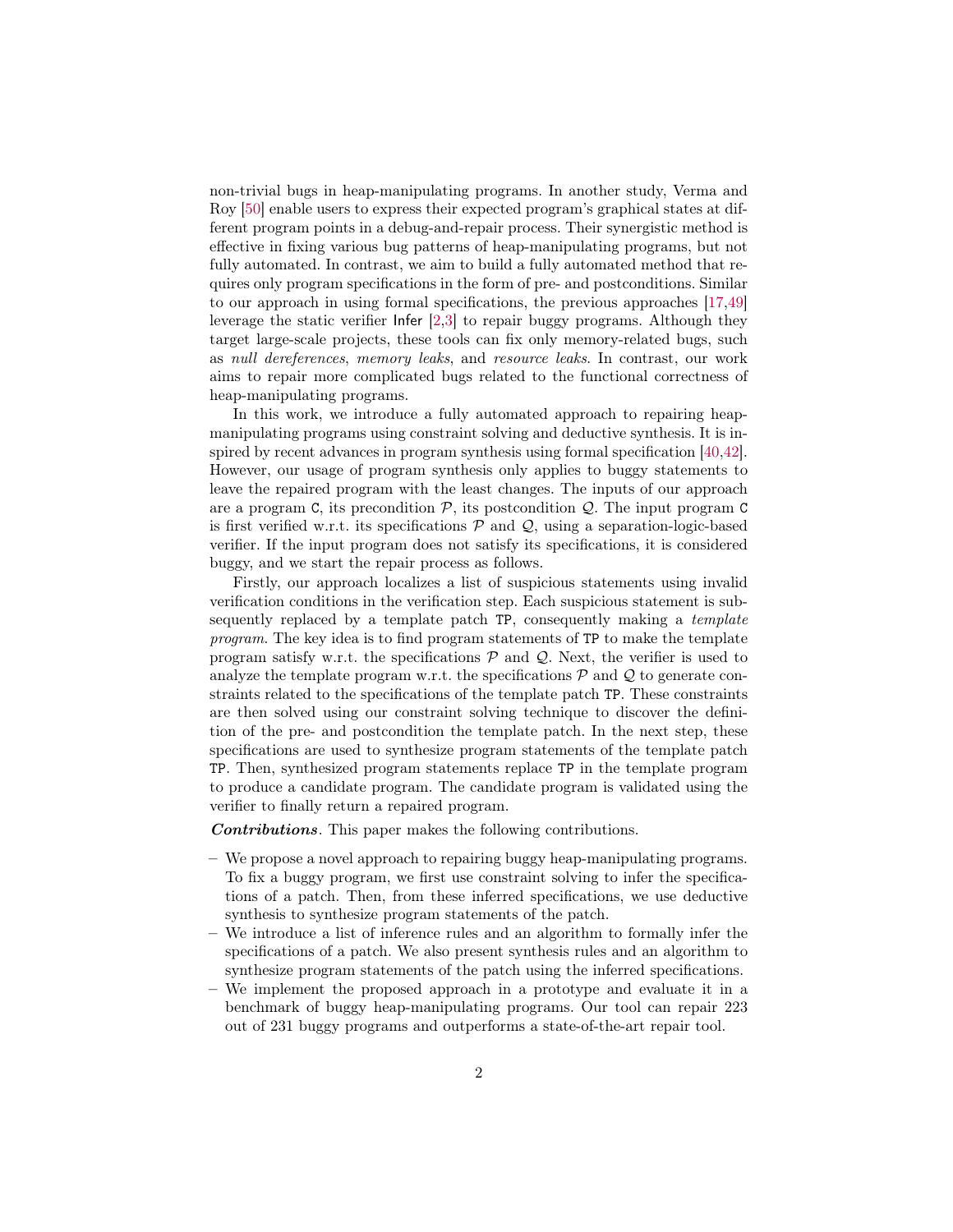# <span id="page-2-1"></span>2 Motivation

We illustrate our repair approach using the program dll-append in [Fig. 1](#page-2-0) which implements a buggy version of a function that should append two disjoint doubly-linked lists (DLLs). The function append takes as parameters two pointers of the structure node. Each node is an element of a doublylinked list and stores pointers to the previous and next elements of the list. Following the definition of the structure node (lines  $1 - 3$  $1 - 3$ ) is a separation logic (SL) inductive predicate dll, which recursively describes the shape of a symbolicheap fragment that stores a DLL of length  $n$ . That is, a DLL is ei-

```
1: typedef struct node {
2: struct node* prev;
3: struct node* next;} node;
4:
5: // dll(p, q, n) \triangleq (p=null \land n=0 \landemp)
6: // \forall (\exists r. p \mapsto \{q, r\} * d\mathsf{II}(r, p, n-1))7:
8: void append(node* x, node* y)
9: // requires dll(x, a, n) * dll(y, b, m) \wedge n > 010: // ensures dH(x, a, n+m);
11: {
12: if (x-)next == NULL) {
13: x->next = y;
14: if (y != NULL)
15: y->next = x;
16: } else append(x->next, y);
17: }
```


ther a NULL-pointer with the empty heap predicate emp and zero-length (line [5\)](#page-2-0), or a non-NULL pointer p to the head of the structure node (denoted via  $p \rightarrow \{q, r\}$ ) such that the pointer q points to the "tail" of the DLL, with the recursively repeating dll-structure, and a length decremented by one (line [6\)](#page-2-0).

The SL specifications for the function append are given by a precondition and a postcondition that follow the syntax of requires and ensures, respectively. The precondition specifies that  $x$  and  $y$  both are the heads of two disjoint DLLs (the disjointness is enforced by the separating conjunction ∗), and the first DLL's length is positive (line [9\)](#page-2-0). The postcondition expects that the result of append is a DLL, starting at  $x$ , with a length equal to the sum of the lengths of the initial lists (line [10\)](#page-2-0). Here, the predicate definitions and program specifications are written after the notation //.

An astute reader could have noticed the bug we have planted on line [15](#page-2-0) of [Fig. 1:](#page-2-0) upon reaching the end of the x-headed DLL, the implementation does incorrectly set the pointer y->next to point to x. Let us now present how this mistake can be automatically discovered and fixed using our approach.

Firstly, the starting program state is the precondition  $d\mathcal{H}(a, x, n) * d\mathcal{H}(y, b, m) \wedge$  $n>0$ . Then, we use separation logic rules to update a program state. When the condition x- $\lambda$ next == NULL at line [12](#page-2-0) is true, the predicate dll $(x, a, n)$  is unfolded as  $\exists u. x \mapsto \{a, u\} \land n=1 \land u=$ null. Consequently, the program state is  $\exists u. x \mapsto \{a, u\} * \text{dll}(y, b, m) \land n = 1 \land u = \text{null}$ . Next, at line [13,](#page-2-0) we have the following Hoare triple  $\{\exists u. x \mapsto \{a, u\}\}\;$ x->next = y;  $\{\exists u. x \mapsto \{a, y\}\}\;$  leading to the program state of  $\exists u$ .  $x \mapsto \{a, y\} *$  dll $(y, b, m) \wedge n = 1 \wedge u =$ null. This program state could be simplified as  $x \mapsto \{a, y\} * d\mathsf{II}(y, b, m) \wedge n=1$ . Then, when the condition y != NULL at line [14](#page-2-0) is true, the predicate  $\text{d} \mathsf{II}(y, b, m)$  is unfolded as  $\exists v. y \mapsto \{b, v\} * \text{dll}(v, y, m-1)$ . As a result, the program state upon reaching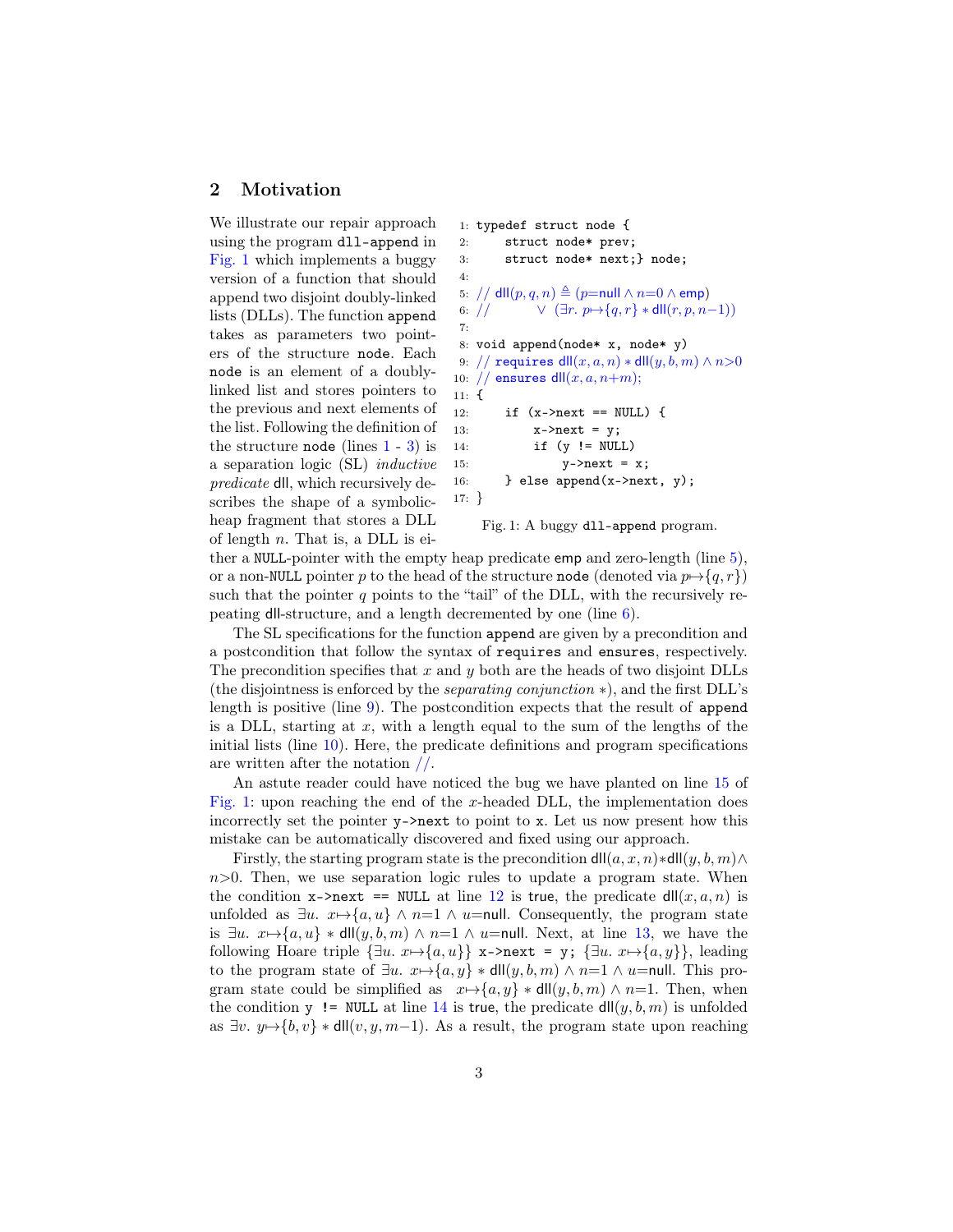line [15](#page-2-0) is  $\exists v. x \mapsto \{a, y\} * y \mapsto \{b, v\} * dll(v, y, m-1) \wedge n=1$ . After executing the statement at line [15,](#page-2-0) the state is  $\exists v. x \mapsto \{a, y\} * y \mapsto \{b, x\} * dll(v, y, m-1) \wedge n=1$ . Then, this state has to entail the postcondition, but the following entailment is invalid:  $\exists v. x \mapsto \{a, y\} * y \mapsto \{b, x\} * dll(v, y, m-1) \land n=1 \nvdash dll(x, a, n+m)$ . Hence, the function append is buggy.

Our approach repairs this buggy function by replacing a buggy statement with a template patch. The idea is to infer the specifications the template patch. Then, these specifications are used to synthesize program statements of the template patch. We will elaborate on the details of our approach in the next sections. We also use the motivating example to illustrate each step of our approach.

Note that the mutation-based approach [\[28\]](#page-21-2) is not able to repair this motivating example. That approach relies on mutation operators, such as mutate, delete, *insert*. However, there is no expression  $y$ ->prev or statement  $y$ ->prev = x available in the program dll-append to replace the buggy expression or statement at line [15.](#page-2-0) Besides, as discussed in the Introduction [\(Sec. 1\)](#page-0-0), the semi-automated approach [\[50\]](#page-23-3) requires a user to specify program states at various points to repair this motivating example while our automated approach only requires a pair of pre- and postcondition of the input program.

#### <span id="page-3-0"></span>Verify program [\(Sec. 3.1\)](#page-4-0) Create template patch & generate constraints [\(Sec. 3.3\)](#page-6-0) Synthesize patch [\(Sec. 5\)](#page-11-0) Infer specification of patch (S[ec. 4\)](#page-7-0) Suspicious statements Program + Specs Localize bugs [\(Sec. 3.2\)](#page-5-0) Invalid VCs Repaired program Validated Succeed Fail VCs of template patch Fail No bug can b repaired Stop Correct program

## <span id="page-3-1"></span>3 Overview of Program Repair using Deductive Synthesis

Fig. 2: Our automated program repair workflow.

[Fig. 2](#page-3-0) presents an overview of our program repair approach. An input program is first verified w.r.t. its specifications using a separation-logic-based verifier [\(Sec. 3.1\)](#page-4-0). Concretely, the HIP/SLEEK verifier [\[7\]](#page-20-2) is used. If the input program does not satisfy its specifications, it is considered buggy, and we start our repair process. Firstly, our approach collects a list of suspicious statements and rank them by their likelihood to trigger the bug [\(Sec. 3.2\)](#page-5-0), based on the invalid verification conditions (VCs) and program traces generated during the verification step. Secondly, each suspicious statement stmt, starting from the highest-ranked one, is replaced by a template patch  $TP_{\text{stmt}}$ , consequently creating a template program [\(Sec. 3.3\)](#page-6-0). This template patch  $TP_{\text{stmt}}$  is accompanied by an initially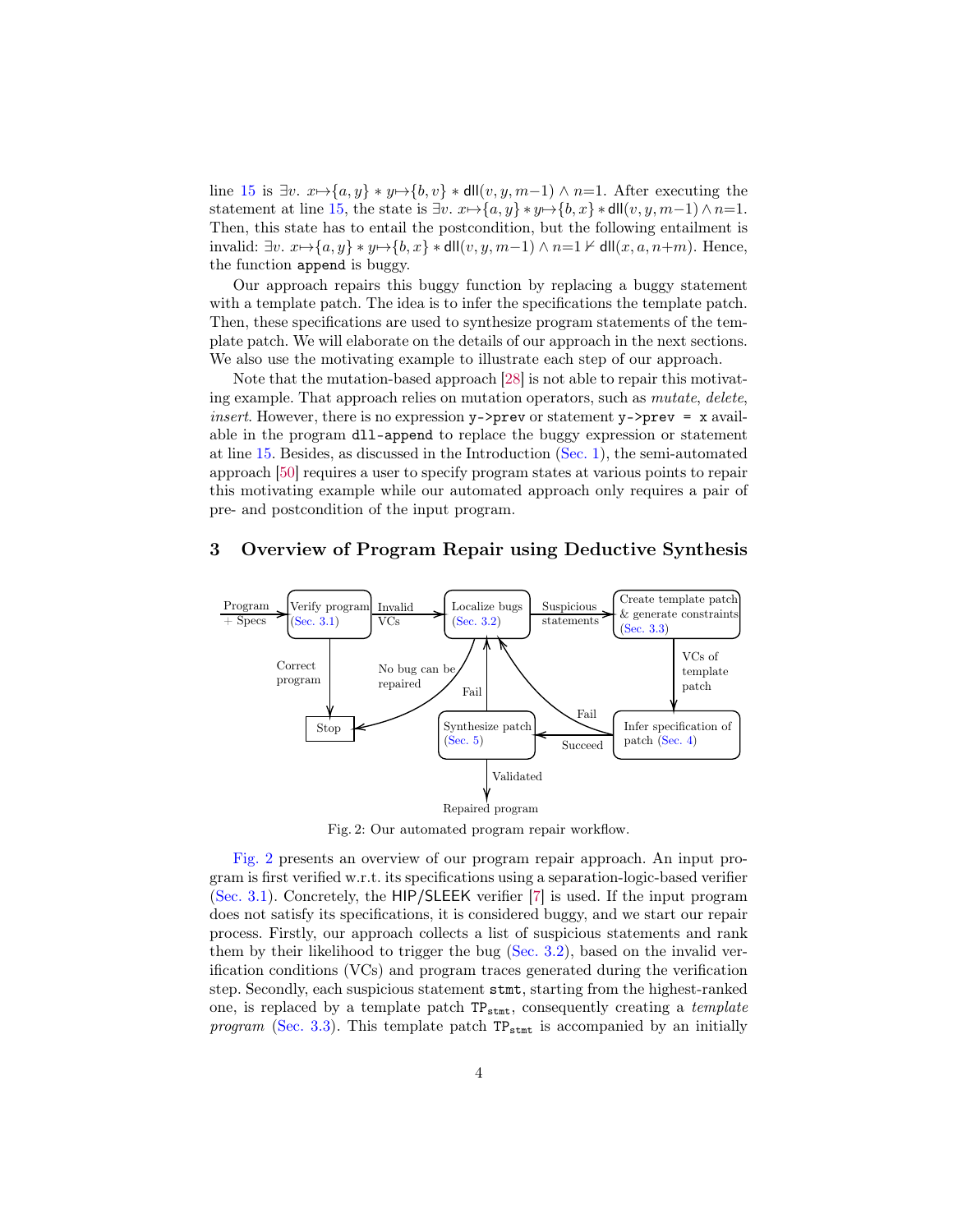unknown precondition  $\mathcal{P}_{tp}$  and a postcondition  $\mathcal{Q}_{tp}$ . Thirdly, the approach invokes the verifier to analyze the template program to generate VCs related to unknown predicates  $\mathcal{P}_{tp}$  and  $\mathcal{Q}_{tp}$ . These VCs are subsequently solved by our constraint solving technique to discover the definition of  $\mathcal{P}_{tp}$  and  $\mathcal{Q}_{tp}$  [\(Sec. 4\)](#page-7-0). Then, these specifications  $\mathcal{P}_{tp}$  and  $\mathcal{Q}_{tp}$  is used to synthesize program statements of the template patch  $TP_{\text{stmt}}$  [\(Sec. 5\)](#page-11-0). If the synthesis step succeeds, a candidate program is created by replacing the template  $TP_{\text{stmt}}$  with the synthesized statements. Finally, the candidate program is validated using the verifier to return a repaired program. Note that HIP/SLEEK is able to prove program termination [\[25](#page-21-4)[,26\]](#page-21-5). Hence, the repaired program always terminates.

We will elaborate on the details of our framework in the rest of [Sec. 3](#page-3-1) and Sections [4](#page-7-0) and [5.](#page-11-0) We also formalize our repair algorithm in [Sec. 6.](#page-14-0)

#### <span id="page-4-0"></span>3.1 Program Verification using Separation Logic

[Fig. 3](#page-4-1) presents the syntax of the formula of our specification language. They are formulae which follow the pre- and postcondition syntax (requires and ensures) as introduced in the motivating example [\(Fig. 1\)](#page-2-0). Our separation logic fragment is called  $SL_R$  and contains inductive heap predicates and linear arithmetic. In this fragment,  $x$ ,  $k$ , null denote a variable, an integer constant, and a null pointer, respectively. A term  $t$  can be an arithmetic expression  $e$  or a memory address expression a. Moreover, emp is the predicate describing the empty memory, and  $x \stackrel{\iota}{\mapsto} \{t_1, ..., t_n\}$  is a singleton predicate representing a single data structure of type  $\iota^3$  $\iota^3$ , pointed to by x, having n fields  $t_1, ..., t_n$ . Besides,  $P(t_1, ..., t_n)$  is an inductive predicate modeling a recursive data structure (Def-inition [1\)](#page-4-3). These predicates compose a *spatial formula*  $\Sigma$  via the separating conjunction operator  $\ast$ . Moreover,  $\Pi$  denotes a *pure formula* in the first-order theory of equality and linear arithmetic. Finally,  $F$  is a symbolic-heap formula.

<span id="page-4-1"></span>
$$
t \quad ::= e | a \qquad e ::= k | x | - e | e_1 + e_2 | e_1 - e_2 | k \cdot e \qquad a ::= null | x
$$
\n
$$
\Pi := \text{true} | \text{false} | a_1 = a_2 | a_1 \neq a_2 | e_1 = e_2 | e_1 \neq e_2 | e_1 > e_2 | e_1 \geq e_2 | e_1 < e_2 | e_1 \leq e_2 |
$$
\n
$$
\neg \Pi | \Pi_1 \wedge \Pi_2 | \Pi_1 \vee \Pi_2 | \Pi_1 \rightarrow \Pi_2 | \forall x . \Pi | \exists x . \Pi
$$
\n
$$
\Sigma := \text{emp} | x^{\mu} \rightarrow \{t_1, ..., t_n\} | P(t_1, ..., t_n) | \Sigma_1 * \Sigma_2 \qquad F := \Sigma | \Pi | \Sigma \wedge \Pi | \exists x . F
$$

Fig. 3: Syntax of formulae in SLR.

<span id="page-4-3"></span>Definition 1 (Inductive heap predicate). A system of  $k$  inductive heap predicates  $P_i$ , with  $i = 1, ..., k$ , is defined as follows, where each  $F_j^i$  is called a definition case of  $P_i$ , and is denoted as  $F_j^i \stackrel{\text{def}}{\Rightarrow} P_i$ :

$$
\left\{ \mathsf{P}_i(x_1^i,...,x_{n_i}^i) \stackrel{\text{def}}{=} F_1^i(x_1^i,...,x_{n_i}^i) \lor ... \lor F_{m_i}^i(x_1^i,...,x_{n_i}^i) \right\}_{i=1}^k
$$

Example 1 (Doubly linked-list). The doubly-linked list in [Sec. 2](#page-2-1) is an example of an inductive heap predicate, which has one base case and one inductive case.

dll $(p, q, n) \stackrel{\text{def}}{=}$   $(\textsf{emp} \land p=\textsf{null} \land n=0)$   $\lor \exists r. (p \mapsto \{q, r\} * \textsf{dll}(r, p, n-1))$ 

[Fig. 4](#page-5-1) presents the semantics of formulae in our separation logic  $SL<sub>R</sub>$ . Given a set Var of variables, Sort of sorts, Val of values, Loc of memory addresses

<span id="page-4-2"></span><sup>&</sup>lt;sup>3</sup> For brevity, we omit  $\iota$  when presenting examples.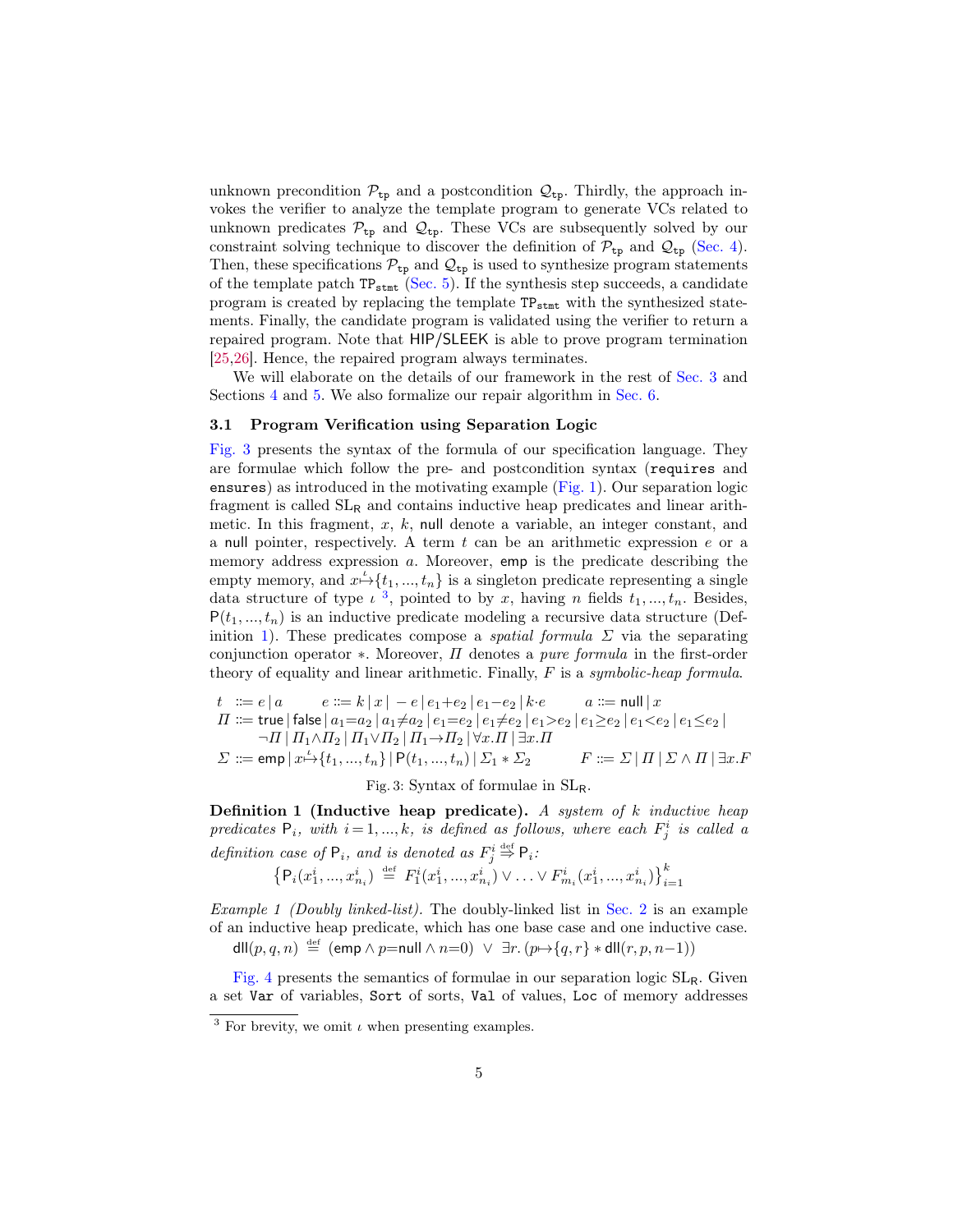(Loc  $\subset$  Val), a model of a formula consists of: a *stack* model s, which is a function s: Var  $\rightarrow$  Val, and a heap model h, which is a partial function h: (Loc  $\times$  Sort)  $\rightarrow$ Val<sup>+</sup>. In this model,  $\llbracket \Pi \rrbracket_s$  denotes the value of a pure formula  $\Pi$  under the stack model s. Likewise, dom(h) is the domain of h;  $h \# h'$  shows that h and h' have disjoint domains, i.e.,  $dom(h) \cap dom(h') = \emptyset$ ; and  $h \circ h'$  is the union of two disjoint heap models h and h'. In addition,  $[f | x:y]$  is a function like f except that it returns  $y$  for the input x. Regarding the semantics of an inductive heap predicate, we follow the standard least fixed point semantics [\[1\]](#page-20-3) by interpreting an inductive predicate symbol  $P$  as the least prefixed point  $\llbracket P \rrbracket$  of a monotone operator constructed from its inductive definition.

<span id="page-5-1"></span>
$$
s, h \models \Pi \quad \text{iff} \quad [\![\Pi]\!]_s = \text{true} \text{ and } \text{dom}(h) = \varnothing
$$
\n
$$
s, h \models \text{emp} \quad \text{iff} \quad \text{dom}(h) = \varnothing
$$
\n
$$
s, h \models x \xrightarrow{\iota} \{x_1, \ldots, x_n\} \text{ iff} \quad \text{dom}(h) = \{s(x)\} \text{ and } h(s(x), \iota) = (s(x_1), \ldots, s(x_n))
$$
\n
$$
s, h \models \mathsf{P}(x_1, \ldots, x_n) \quad \text{iff} \quad (h, [\![x_1]\!]_s, \ldots, [\![x_n]\!]_s) \in [\![\mathsf{P}]\!]
$$
\n
$$
s, h \models \Sigma_1 * \Sigma_2 \quad \text{iff} \quad \exists h_1, h_2 : h_1 \neq h_2; h_1 \circ h_2 = h; \, s, h_1 \models \Sigma_1; \, s, h_2 \models \Sigma_2
$$
\n
$$
s, h \models \Sigma \land \Pi \quad \text{iff} \quad [\![\![\Pi]\!]_s = \text{true} \text{ and } s, h \models \Sigma
$$
\n
$$
s, h \models \exists x. F \quad \text{iff} \quad \exists v \in \text{Val} : [s \mid x : v], h \models F
$$
\n
$$
\text{Fig. 4: Semantics of formulae in SLR.}
$$

We follow the literature to use separation logic [\[5](#page-20-4)[,19,](#page-21-6)[44\]](#page-22-9) to verify the functional correctness of a program w.r.t. its specification. Separation logic follows Hoare logic in using a triple  $\{\mathcal{P}\}\subset\{\mathcal{Q}\}\$  to describe how the program state is updated during the execution of the program  $\mathsf{C}$ . Here,  $\mathcal{P}$  and  $\mathcal{Q}$  represents the precondition and postcondition of the program C, respectively. The triple  $\{\mathcal{P}\}\subset\{\mathcal{Q}\}\$ expresses that given a starting program state of a program C satisfying  $P$ , if the program C executes and terminates, then the resulting program state would satisfy  $Q$ . Hence, a program C is verified w.r.t. its specifications P and Q if the triple  $\{\mathcal{P}\}\subset\{\mathcal{Q}\}\$  holds. For instance, in [Sec. 2,](#page-2-1) we have used separation logic rules to update program states and found that the motivating example in [Fig. 1](#page-2-0) is buggy because there exists an invalid entailment that consequently makes the Hoare triple of the function append not valid. Technically, we use the HIP/SLEEK verifier [\[7\]](#page-20-2) to update program states. In this section, we do not present separation logic rules due to page limit. Interested readers could refer to [\[5](#page-20-4)[,19](#page-21-6)[,44\]](#page-22-9).

#### <span id="page-5-0"></span>3.2 Bug Localization

We localize suspicious statements and rank them according to their likelihood to cause a bug by utilizing invalid VCs and program traces collected during theg verification step [\(Sec. 3.1\)](#page-4-0). Firstly, we collect a list of statements belonging to buggy traces. Then, we rank these statements by (i) how many times they appear in the buggy and correct traces and (ii) the distance from it to invalid VCs using program positions. Concretely, a statement is ranked higher if it appears more times in buggy traces and fewer times in the correct traces. Then, if two statements are the same in the first measure, the second measure is used.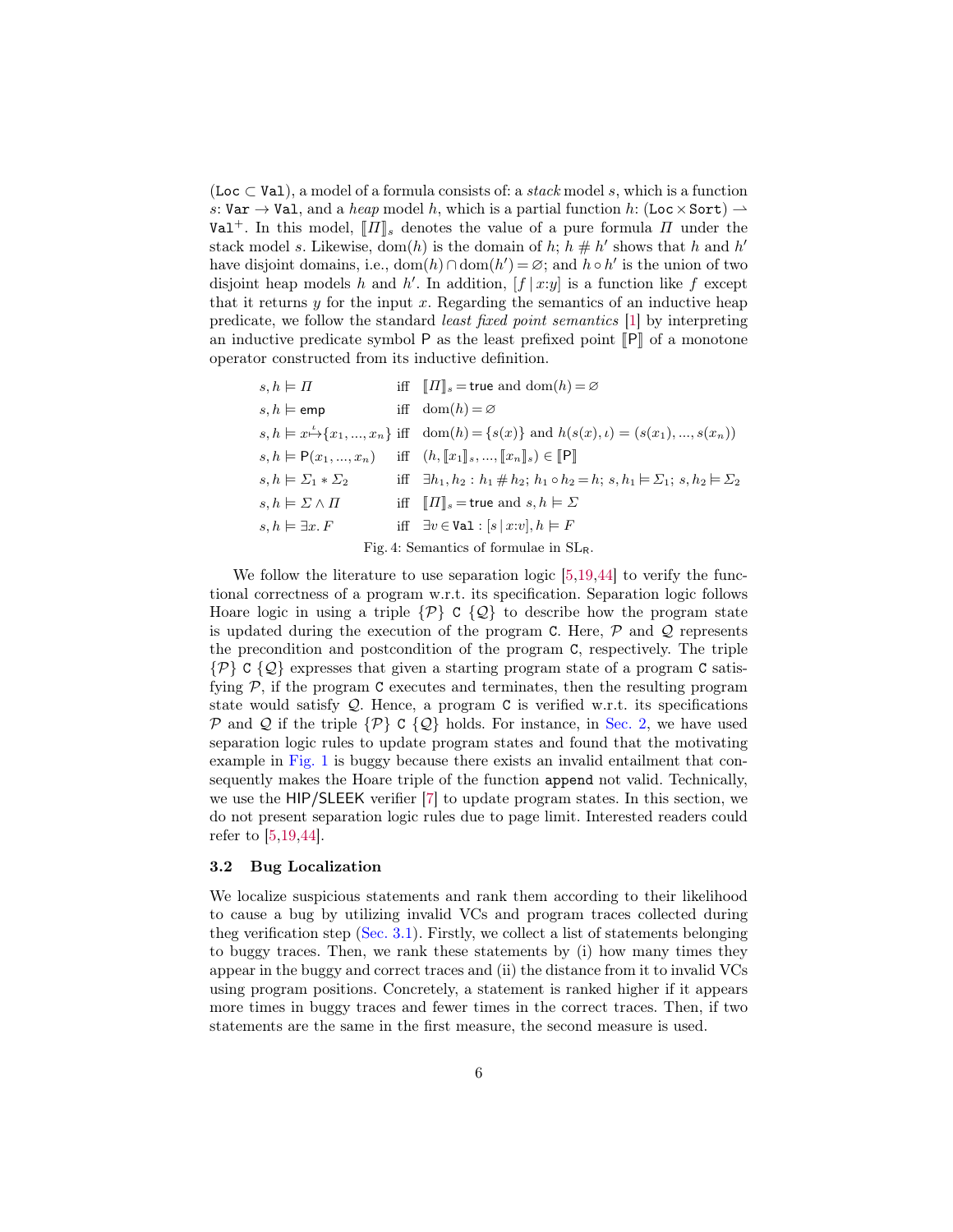For example, the only buggy trace in the motivating example [\(Fig. 1\)](#page-2-0) is from taking the if branches of the two conditional statements. Hence, we collect two statements  $x$ ->next = y at line [13](#page-2-0) and  $y$ ->next = x at line [15.](#page-2-0) Moreover, the statement  $x$ ->next = y also appears in the correct trace when the conditional expression  $y$  != NULL at line [14](#page-2-0) is false. Therefore, the second statement is more likely to cause the bug than the first one, consequently being ranked higher. In summary, we localize two suspicious statements with their corresponding ranking that are subsequently used as inputs of the next phase.

#### <span id="page-6-0"></span>3.3 Template Patch Creation and Constraint Generation

In this phase, each suspicious statement is substituted by a template patch. This replacement will generate a program that our approach regards as a template program. Intuitively, the specifications, the pre- and postcondition, of the template patch will be inferred and later used to synthesize program statements of the template patch.

For example, [Fig. 5](#page-6-1) shows a template program created by replacing the highest-ranked suspicious statement y->next = x with the template patch  $TP(x, y)$ at line [11.](#page-6-1) The special statement  $TP(x, y)$  is currently encoded as a function call with parameters of all program variables available at that program location. We also encode the pre- and postcondition of this function call using unknown predicates  $P(x, y, a, b, n, m)$  and

<span id="page-6-1"></span>1: void  $TP(node * x, node * y)$ ; 2: // requires  $P(x, y, a, b, n, m)$ 3: // ensures  $Q(x, y, a, b, n, m)$ ; 4: void append(node\* x, node\* y) 5: // requires dll $(x, a, n) *$  dll $(y, b, m) \wedge n > 0$ 6: // ensures  $\text{d} \mathsf{II}(x, a, n+m);$ 7: { 8: if  $(x-)next == NULL)$  { 9:  $x$ ->next = y; 10:  $if (y != NULL)$ 11:  $TP(x, y)$ ; 12:  $}$  else append(x->next, y); 13: } Fig. 5: A template program.

 $Q(x, y, a, b, n, m)$ , respectively (lines [2,](#page-6-1) [3\)](#page-6-1). The parameters of these predicates are parameters x, y of the template patch  $TP(x, y)$  and other variables a, b, n,  $m$  in the precondition of append.

To generate constraints related to the specifications of a template patch, the separation-logic-based verifier is called to verify the template program. All the entailments related to the specifications (unknown predicates) of the template patch are collected. The aim is to infer the definition of unknown predicates to make all VCs correct, and then use inferred specifications to synthesize statements of the template patch  $TP(x, y)$ . For example, we collect all VCs containing predicates P and Q in [Fig. 5.](#page-6-1) These VCs are later used in [Sec. 4](#page-7-0) to infer the definition of predicates P and Q. Finally, these specifications are subsequently used in [Sec. 5](#page-11-0) to synthesize program statements of the template patch  $TP(x, y)$ .

<span id="page-6-2"></span>Example 2 (VCs of template patch). The entailments related to unknown predicates P and Q of the template patch in [Fig. 5](#page-6-1) are as follows.

$$
x \mapsto \{a, y\} * dll(y, b, m) \land n = 1 \land y \neq \text{null} \vdash P(x, y, a, b, n, m) * K(x, y, a, b, n, m)
$$
  

$$
Q(x, y, a, b, n, m) * K(x, y, a, b, n, m) \quad \vdash dll(x, a, m+n)
$$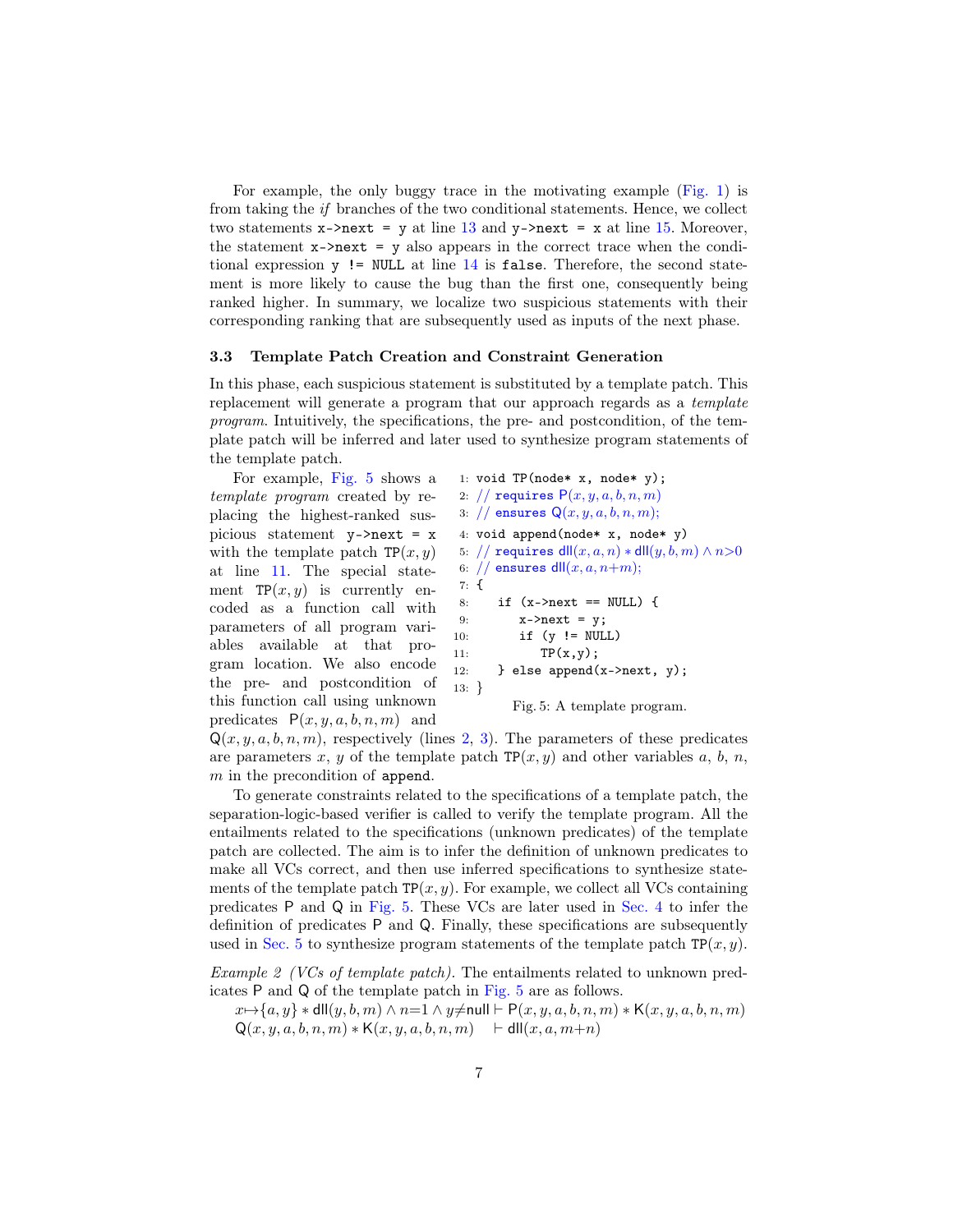where the predicate  $K(x, y, a, b, n, m)$  is the frame formula [\[4\]](#page-20-5) which is obtained after analyzing the function call  $TP(x, y)$  with the precondition  $P(x, y, a, b, n, m)$ .

## <span id="page-7-0"></span>4 Specification Inference

In [Sec. 3.3,](#page-6-0) we explain how to create a template program and collect entailments related to the specifications of the template patch. In this section, we will describe how our approach solves theses entailments to discover the definition of the specifications of the template patch.

#### <span id="page-7-2"></span>4.1 Inference Rules

Our inference rules to discover the definition of unknown predicates are presented in [Fig. 6.](#page-7-1) Each inference rule has zero or more premises, a conclusion, and possibly a side condition. A premise or a conclusion is of the form  $\mathsf{S}$ ;  $\Delta$ , where  $\Delta$  is a set of entailments, and S is the current discovered solution (a set of definitions of unknown predicates). Furthermore, we write  $\Delta$ ,  $\{F_1 \vdash F_2\}$  to denote a new entailment set obtained by extending  $\Delta$  with the entailment  $F_1 \vdash F_2$ . When F is a symbolic-heap formula of the form  $\exists \vec{x}.(\Sigma \wedge \Pi)$ , we define  $F * \Sigma' \triangleq \exists \vec{x}.(\Sigma * \Sigma' \wedge \Pi)$ and  $F \wedge \Pi' \triangleq \exists \vec{x}.(\Sigma \wedge \Pi \wedge \Pi')$ , given that  $f\nu(\Sigma') \cap \vec{x} = \varnothing$  and  $f\nu(\Pi') \cap \vec{x} = \varnothing$ . Here,  $f\nu(F)$  denotes the set of free variables in the formula F. We also write  $\vec{u}=\vec{v}$ to denote  $(u_1=v_1) \wedge \ldots \wedge (u_n=v_n)$ , given that  $\vec{u} \triangleq u_1, \ldots, u_n$  and  $\vec{v} \triangleq v_1, \ldots, v_n$ are two variable lists of the same size. Finally,  $\vec{u} \# \vec{v}$  indicates that the two lists  $\vec{u}$  and  $\vec{v}$  are disjoint, i.e.,  $\exists w.(w \in \vec{u} \land w \in \vec{v}).$ 

<span id="page-7-1"></span>
$$
\begin{array}{lll}\n\tau_{\frac{1}{3},\Delta} & \Delta = \emptyset & \qquad \vdots \quad \frac{1}{3},\Delta & \qquad \tau_{1} \rightarrow H_{2} \\
 & \frac{1}{3},\Delta & \frac{1}{3},\Delta & \frac{1}{3},\Delta & \frac{1}{3},\Delta & \frac{1}{3},\Delta & \frac{1}{3},\Delta \\
 & \frac{1}{3},\Delta & \frac{1}{3},\Delta & \frac{1}{3},\Delta & \frac{1}{3},\Delta & \frac{1}{3},\Delta & \frac{1}{3},\Delta \\
 & \frac{1}{3},\Delta & \frac{1}{3},\Delta & \frac{1}{3},\Delta & \frac{1}{3},\Delta & \frac{1}{3},\Delta & \frac{1}{3},\Delta \\
 & \frac{1}{3},\Delta & \frac{1}{3},\Delta & \frac{1}{3},\Delta & \frac{1}{3},\Delta & \frac{1}{3},\Delta & \frac{1}{3},\Delta \\
 & \frac{1}{3},\Delta & \frac{1}{3},\Delta & \frac{1}{3},\Delta & \frac{1}{3},\Delta & \frac{1}{3},\Delta \\
 & \frac{1}{3},\Delta & \frac{1}{3},\Delta & \frac{1}{3},\Delta & \frac{1}{3},\Delta \\
 & \frac{1}{3},\Delta & \frac{1}{3},\Delta & \frac{1}{3},\Delta & \frac{1}{3},\Delta \\
 & \frac{1}{3},\Delta & \frac{1}{3},\Delta & \frac{1}{3},\Delta & \frac{1}{3},\Delta \\
 & \frac{1}{3},\Delta & \frac{1}{3},\Delta & \frac{1}{3},\Delta & \frac{1}{3},\Delta \\
 & \frac{1}{3},\Delta & \frac{1}{3},\Delta & \frac{1}{3},\Delta & \frac{1}{3},\Delta \\
 & \frac{1}{3},\Delta & \frac{1}{3},\Delta & \frac{1}{3},\Delta & \frac{1}{3},\Delta \\
 & \frac{1}{3},\Delta & \frac{1}{3},\Delta & \frac{1}{3},\Delta & \frac{1}{3},\Delta \\
 & \frac{1}{3},\Delta & \frac{1}{3},\Delta & \frac{1}{3},\Delta & \frac{1}{3},\Delta \\
 & \frac{1}{3},\Delta & \frac{1}{3},\Delta & \frac{1}{3},\Delta & \frac{1}{3},\Delta \\
 & \frac{1}{3},\Delta & \frac{1}{3},\Delta & \frac{1}{3},\Delta & \frac
$$

#### Fig. 6: Specification Inference Rules.

Most of our proposed rules are inspired by the standard entailment checking rules in separation logic literature [\[47,](#page-23-5)[48\]](#page-23-6). However, there are two main differences. Firstly, they need to handle multiple entailments generated from the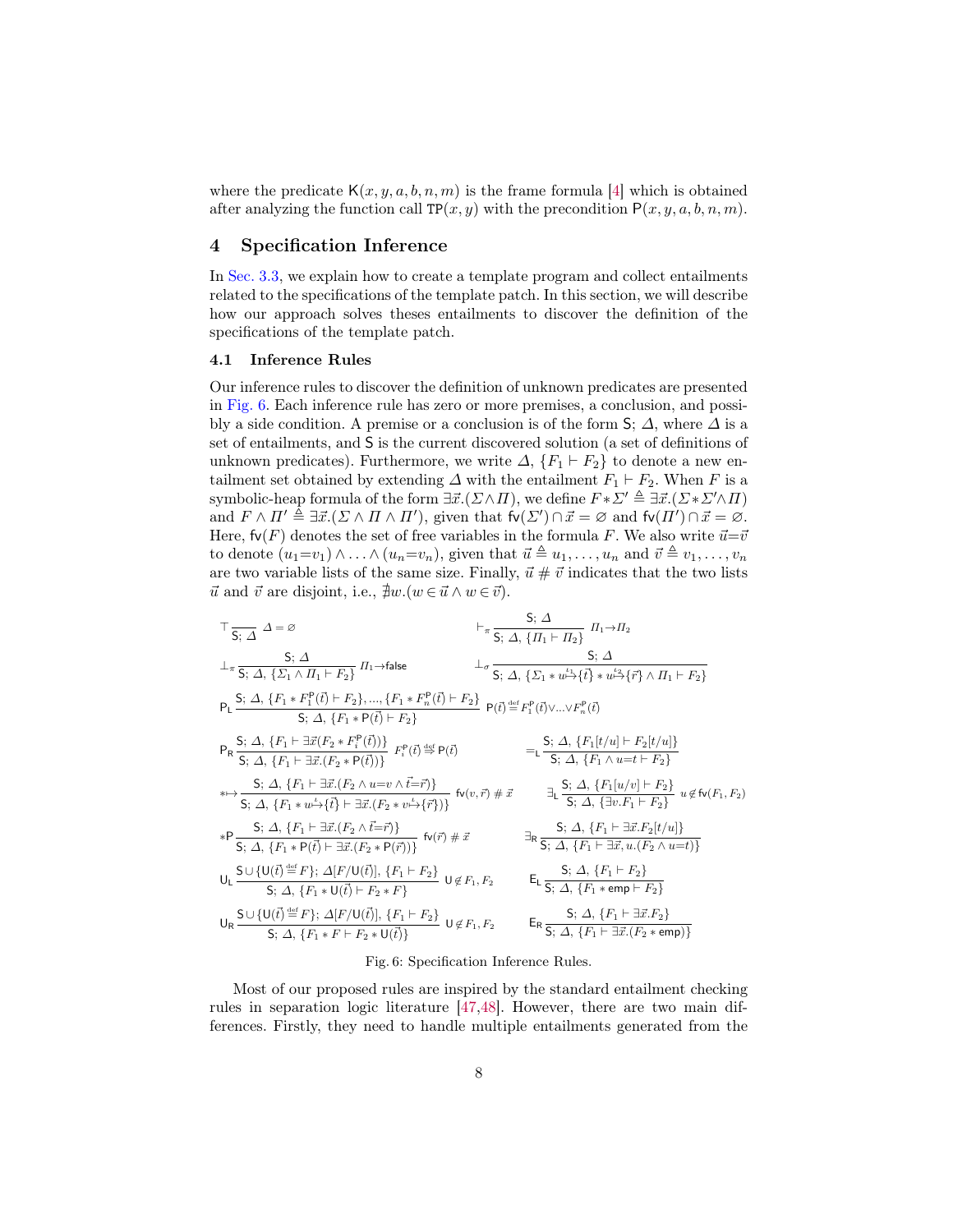verification of a temporarily patched program. Secondly, they also have to deal with unknown heap predicates. We will explain the details of our rules as follows.

- $-$  Axiom rule  $\top$ . This rule will return the current set of discovered specification S if no entailment needs to be handled  $(\Delta = \emptyset)$ .
- Elimination rules  $\perp_{\pi}$ ,  $\perp_{\sigma}$ ,  $\vdash_{\pi}$ . These rules eliminate a valid entailment from the entailment set  $\Delta$  in their conclusions. Here, we utilize three simple checks for the validity of the candidate entailment when (i) it has a contradiction in the antecedent  $(\perp_{\pi})$ , (ii) or it contains overlaid singleton heaps  $(\perp_{\sigma})$ , (iii) or it is a pure entailment  $(\vdash_{\pi})$ . In the last case, an off-the-shelf prover like Z3 [\[10\]](#page-20-6) will be invoked to prove the pure entailment.
- *Normalization rules*  $\exists_L$ ,  $\exists_R$ ,  $=$ <sub>L</sub>, **E**<sub>R</sub>. These rules simplify an entailment in  $\Delta$  by either eliminating existentially quantified variables ( $\exists_L$ ,  $\exists_R$ ), or removing equalities  $(=_L)$  or empty heap predicates  $(E_L, E_R)$  from the entailment.
- Unfolding rules  $P_L$ ,  $P_R$ . These rules derive new entailments from a goal entailment in  $\Delta$  by unfolding a heap predicate in its antecedent or its consequent. Note that there is a slight difference between these two rules. When a heap predicate in the antecedent is unfolded  $(P_L)$ , all derived entailments will be added to  $\Delta$ . In contrast, only one derived entailment will be added to  $\Delta$  when a heap predicate in the consequent is unfolded  $(P_R)$ .
- Matching rules  $*\mapsto$ ,  $*\mathsf{P}$ . These rules remove identical instances of singleton heap predicates  $(*\mapsto)$  or inductive heap predicates  $(*P)$  from two sides of a goal entailment in  $\Delta$ . Here, we ensure that these instances of predicates are identical by adding equality constraints about their parameters into the consequent of the derived entailment.
- Solving rules  $U_L$ ,  $U_R$ . These rules discover the definition of an unknown heap predicate  $U(\vec{t})$  in a goal entailment of  $\Delta$  and update it to the solution set S. More specifically, if  $U(\vec{t})$  appears in the entailment's antecedent, then the rule  $U_1$  chooses sub-formula of the consequent as the definition of  $U(\vec{t})$ . Similarly, when  $U(\vec{t})$  appears in the consequent, then the rule  $U_R$  assigns  $U(\vec{t})$  to a subformula of the antecedent. In practice, these rules are often used when the entailment contains  $U(\vec{t})$  as its only heap predicate the antecedent (or the consequent). Then, the rule  $U_L$  (or  $U_R$ ) can simply choose the entire consequent (or the entire antecedent) as the definition of  $U(\bar{t})$ .

#### <span id="page-8-0"></span>4.2 Inference Algorithm

[Fig. 7](#page-9-0) presents our proof search procedure InferUnknPreds, which is implemented recursively to infer specifications from the unknown entailment set. Its inputs include a set  $\Delta$  of unknown entailments and a set S of the currently discovered unknown heap predicates. This input pair correlates to a conclusion or a premise of an inference rule. Its output is a set that contains the definitions of the unknown heap predicates. When InferUnknPreds is invoked for the first time the input S is set to an empty list  $(\emptyset)$ .

Given the predicate set S and the unknown entailment set  $\Delta$ , the algorithm InferUnknPreds considers two cases. The first case is when there exists an entailment  $F \vdash G$  that has more than one unknown predicate in G and no unknown predicate in  $F$ . Then, the definitions of unknown predicates in  $G$  are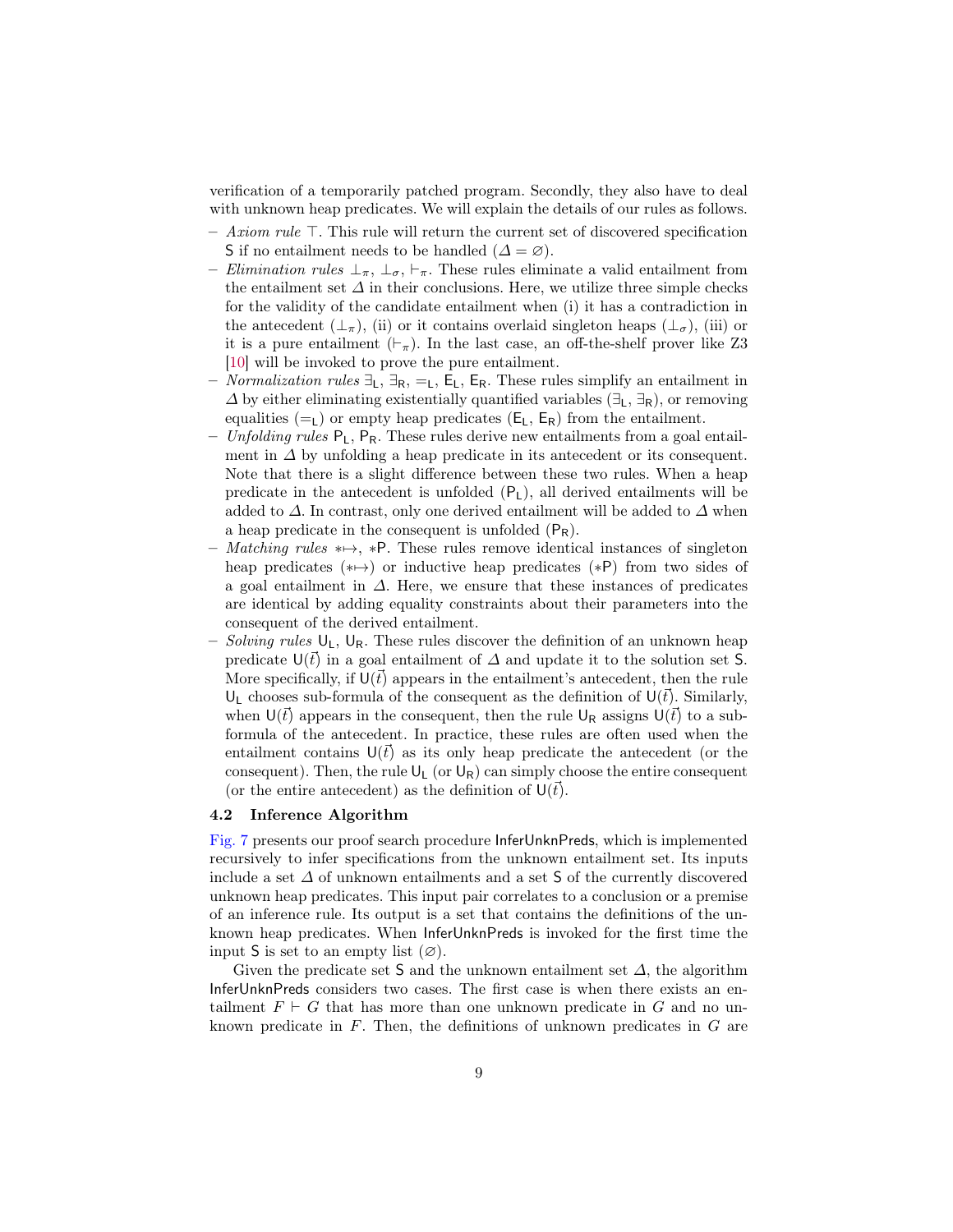<span id="page-9-0"></span>Procedure: InferUnknPreds(S, ∆)

Input:  $\Delta$ , S are sets of unknown entailments and discovered heap predicates. Output: The solution set of unknown predicates.

|     | 1: if $F \vdash G \in \Delta \wedge$ NumOfUnknPred $(F) = 0 \wedge$ NumOfUnknPred $(G) > 1$ then |                                                    |
|-----|--------------------------------------------------------------------------------------------------|----------------------------------------------------|
| 2:  | $\Omega \leftarrow$ DivideHeapFormula $(F)$                                                      | $\triangleright$ devide the spatial formula of $F$ |
| 3:  | for each $(S_{sub}, \Delta_{sub})$ in $\Omega$ do                                                | $\triangleright$ One way of dividing               |
| 4:  | res $\leftarrow$ InferUnknPreds( $S_{sub}, \Delta_{sub}$ )                                       |                                                    |
| 5:  | if res $\neq \emptyset$ then return res                                                          | $\triangleright$ Discover a solution               |
|     | $6:$ else                                                                                        |                                                    |
| 7:  | $\mathcal{R} \leftarrow$ FindInferRules(S, $\Delta$ )                                            | $\triangleright$ find inference rules              |
| 8:  | for each R in $R$ do                                                                             |                                                    |
| 9:  | if $R = T$ then return S                                                                         | $\triangleright$ axiom rule                        |
| 10: | else                                                                                             | $\triangleright$ other inference rules             |
| 11: | $(S', \Delta') \leftarrow \mathsf{GetPremise}(R)$                                                | $\triangleright$ apply the chosen rule             |
| 12: | $res \leftarrow InferUnknownPreds(S', \Delta')$                                                  |                                                    |
| 13: | if res $\neq \emptyset$ then return res                                                          | $\triangleright$ discover a solution               |
| 14: | return $\varnothing$                                                                             | $\triangleright$ fail to solve $\Delta$            |
|     |                                                                                                  |                                                    |

Fig. 7: Proof search algorithm for unknown entailments.

discovered by defining their spatial and pure formulae (line [2\)](#page-9-0). Firstly, their spatial formulae of unknown predicates are defined by dividing the spatial formula of the antecedent  $F$  using the procedure DivideHeapFormula. For instance, the first entailment in Example [2](#page-6-2) has two unknown predicate  $P(x, y, a, b, n, m)$ and  $K(x, y, a, b, n, m)$  in its consequent, and has no unknown predicate in its antecedent. Hence, the pair  $(P_S, K_S)$  that contains the corresponding spatial formulae of  $P(x, y, a, b, n, m)$  and  $K(x, y, a, b, n, m)$  could be either (emp,  $x \mapsto \{a, y\} *$  $\text{dll}(y, b, m)$ , or  $(x \mapsto \{a, y\}, \text{dll}(y, b, m))$ , or pairs in the reverse order. Then, the pure part of an unknown predicate is defined by using constraints in the antecedent F such that the constraints are related to variables in the spatial formula and the parameters of the predicate. For example, if we have  $\mathsf{P}_{\mathsf{S}}^{\text{def}}\mathcal{Z}\mapsto\{a,y\}$ , then we have the following definition:  $P(x, y, a, b, n, m) \stackrel{\text{def}}{=} x \mapsto \{a, y\} \wedge n = 1 \wedge y \neq \text{null}.$ Each way of dividing the spatial formula of the antecedent  $F$  results in a pair  $(S_{sub}, \Delta_{sub})$  where the definitions of unknown predicates are added to the set S to generate  $S_{sub}$ . Next,  $\Delta_{sub}$  is obtained by substituting unknown predicates by their corresponding definitions in  $\Delta$ . Then, the algorithm with new arguments  $(S_{sub}, \Delta_{sub})$  continues recursively (lines [4,](#page-9-0) [5\)](#page-9-0).

In the second case, when there is no such entailment  $F \vdash G$ , the algorithm first finds from all inference rules presented in Fig.  $6$  a set of rules  $R$  whose conclusion can be unified with the entailment set  $\Delta$  (line [7\)](#page-9-0). Then InferUnknPreds subsequently applies each of the selected rules in  $R$  to solve the unknown entailment set  $\Delta$ . In particular, if the selected rule R is an axiom rule  $\top$ , the procedure InferUnknPreds immediately returns the current solution set S, which does not derive any new entailment set (line [9\)](#page-9-0). Otherwise, it continues to solve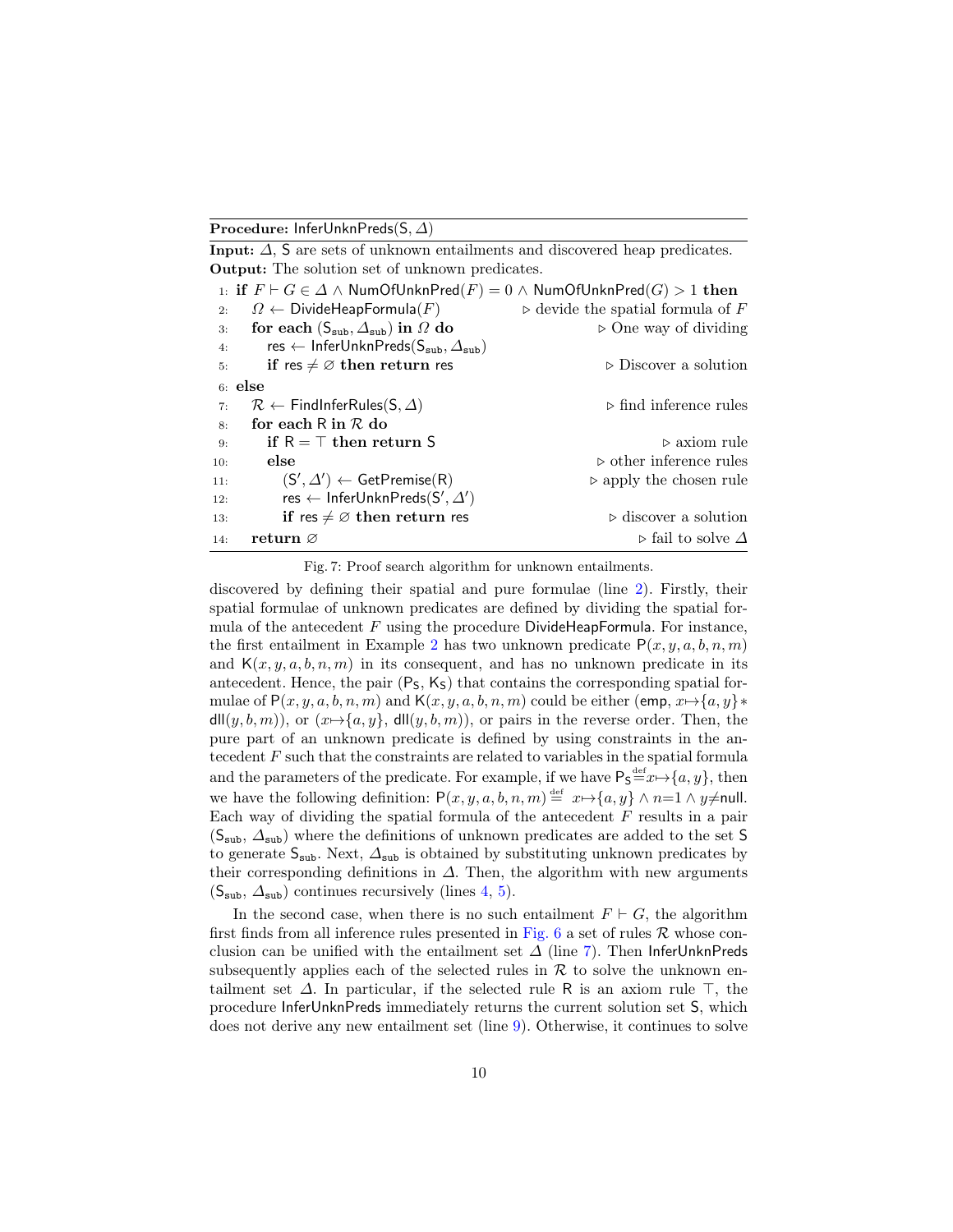the new set of unknown entailments obtained from the premise of the rule R (lines [11,](#page-9-0) [12\)](#page-9-0) to discover the definitions of the unknown predicates (line [13\)](#page-9-0). Finally, InferUnknPreds returns an empty set (∅) if all selected rules fail to solve the unknown entailment set  $\Delta$  (line [14\)](#page-9-0).

In practice, to make the proof search more efficient, we also rank the discovered inference rules in  $R$  by their likelihood to solve the unknown entailments. These heuristics are as follows:

- The axiom rule  $(\top)$  is the most important since it immediately returns the solution set.
- The elimination rules  $(\perp_{\sigma}, \perp_{\pi}, \vdash_{\pi})$  are the second most important since they can remove valid entailments from the entailment set  $\Delta$ .
- The normalization rules  $(\exists_L, \exists_R, E_L, E_R, =_L)$  are the third most important since they can simplify and make all the entailments more concise.
- Other rules  $(P_L, P_R, \ast \mapsto, *P, P_L, P_R)$  generally have the same priority. However, in several special cases, the priority of these rules change as follows:
	- The rules  $*\mapsto$ ,  $*\mathsf{P}, \mathsf{P}_\mathsf{L}, \mathsf{P}_\mathsf{R}$  have high priority if the following conditions are satisfied. (i) The rule  $*\mapsto$  matches and removes singleton heap predicates of the same root. (ii) The rule ∗P matches and removes identical instances of inductive heap predicates. (iii) In the rule  $P_1$ ,  $F_1$  is a pure formula and  $F_2$ is emp. (iv) In the rule  $P_R$ ,  $F_1$  is emp and  $F_2$  is a pure formula.
	- The rules  $*\mapsto$ ,  $*\mathsf{P}$  have high priority when they match and remove heap predicates that have some identical arguments.
	- Finally, the rules  $P_L$ ,  $P_R$  are more important if after unfolding, they can introduce heap predicates that have some identical arguments, which can be removed latter by the two rules \*→, ruleInferStarPred.

<span id="page-10-0"></span>

| $\frac{\mathsf{S}\cup\{\mathsf{Q}(x,y,a,b,n,m)\mathop=\limits^{def}\mathsf{dll}(x,a,m+1)\};\,\varnothing}{\mathsf{S};\,\mathsf{Q}(x,y,a,b,n,m)\wedge y\neq \mathsf{null}\vdash \mathsf{dll}(x,a,m+1)}$ |
|--------------------------------------------------------------------------------------------------------------------------------------------------------------------------------------------------------|
|                                                                                                                                                                                                        |
| $\overline{S; Q(x, y, a, b, n, m) \wedge n}$ $\geq 1 \wedge y \neq \text{null}$ $\vdash$ dll $(x, a, m+n)$                                                                                             |

Fig. 8: A proof tree of applying specification inference rules.

<span id="page-10-1"></span>Example 3 (Specification inference). We illustrate how to apply specification inference rules to solve to the below unknown entailments, given in Example [2.](#page-6-2)

 $x \mapsto \{a, y\} *$  dll $(y, b, m) \wedge n=1 \wedge y \neq \text{null} \vdash P(x, y, a, b, n, m) * K(x, y, a, b, n, m)$  $Q(x, y, a, b, n, m) * K(x, y, a, b, n, m) \quad \vdash \text{dll}(x, a, m+n)$ 

The first entailment has two unknown predicates, namely  $P(x, y, a, b, n, m)$  and  $K(x, y, a, b, n, m)$ , in its consequent, and no unknown predicate in its antecedent. Hence, the definitions of  $P(x, y, a, b, n, m)$  and  $\mathsf{K}(x, y, a, b, n, m)$  are discovered using DivideHeapFormula to partition the spatial part of the antecedent. One possible solution is that the spatial part of  $P(x, y, a, b, n, m)$  is  $x \mapsto \{a, y\} * d\mathsf{II}(y, b, m)$ while the spatial part of  $K(x, y, a, b, n, m)$  is emp, as follows:

 $P(x, y, a, b, n, m) \stackrel{\text{def}}{=} x \mapsto \{a, y\} * \mathsf{dll}(y, b, m) \wedge y \neq \mathsf{null}$  $K(x, y, a, b, n, m) \stackrel{\text{def}}{=} \text{emp } \wedge n = 1 \wedge y \neq \text{null}$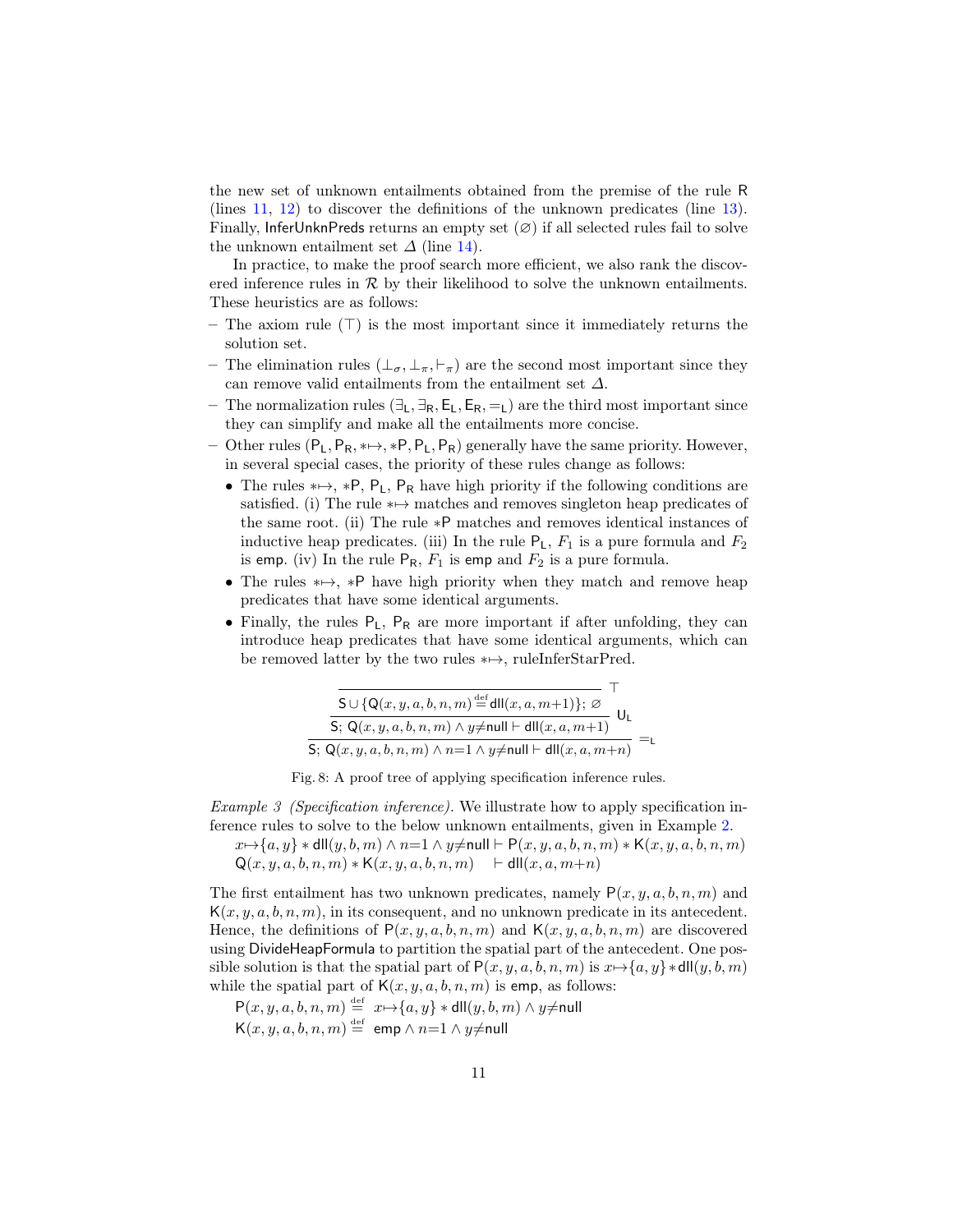Now, we can replace  $\mathsf{K}(x, y, a, b, n, m)$  in the second entailment with its actual definition to obtain the following entailment.

 $Q(x, y, a, b, n, m) \wedge n=1 \wedge y\neq \text{null} \vdash \text{dll}(x, a, m+n)$ 

The above entailment can be solved by our inference rules, as presented in the proof tree in [Fig. 8](#page-10-0) where S contains the definition of predicates  $P(x, y, a, b, n, m)$ and  $K(x, y, a, b, n, m)$ .

# <span id="page-11-0"></span>5 Deductive Program Synthesis

In this section, we show how program statements of a template patch are synthesized from the specifications inferred in [Sec. 4.](#page-7-0) We first define the notion of synthesis goal, then explain all synthesis rules, and finally introduce an algorithm that synthesizes program statements using synthesis rules.

<span id="page-11-1"></span>E xists, 
$$
\frac{\Gamma; V; \{F_1[t/u]\}\leadsto\{F_2\}|\ C}{\Gamma; V; \{3u, F_1\}\leadsto\{F_2\}|\ C}
$$
 
$$
t \notin V(V, F_1, F_2)
$$
 E xists, 
$$
\frac{\Gamma; V; \{F_1\} \leadsto\{3z, F_2[t/u]\}|\ C}{\Gamma; V; \{F_1\} \leadsto\{5z, F_2\} \leadsto\{t\}\land\Pi_1\leadsto\{3z, F_2\} \leadsto\{t\}\land\Pi_2\leadsto\{3z, F_2\} \leadsto\{t\}\land\{t\}\land\{t\}\land\{t\}\land\{t\}\land\{t\}\land\{t\}\land\{t\}\land\{t\}\land\{t\}\land\{t\}\land\{t\}\land\{t\}\land\{t\}\land\{t\}\land\{t\}\land\{t\}\land\{t\}\land\{t\}\land\{t\}\land\{t\}\land\{t\}\land\{t\}\land\{t\}\land\{t\}\land\{t\}\land\{t\}\land\{t\}\land\{t\}\land\{t\}\land\{t\}\land\{t\}\land\{t\}\land\{t\}\land\{t\}\land\{t\}\land\{t\}\land\{t\}\land\{t\}\land\{t\}\land\{t\}\land\{t\}\land\{t\}\land\{t\}\land\{t\}\land\{t\}\land\{t\}\land\{t\}\land\{t\}\land\{t\}\land\{t\}\land\{t\}\land\{t\}\land\{t\}\land\{t\}\land\{t\}\land\{t\}\land\{t\}\land\{t\}\land\{t\}\land\{t\}\land\{t\}\land\{t\}\land\{t\}\land\{t\}\land\{t\}\land\{t\}\land\{t\}\land\{t\}\land\{t\}\land\{t\}\land\{t\}\land\{t\}\land\{t\}\land\{t\}\land\{t\}\land\{t\}\land\{t\}\land\{t\}\land\{t\}\land\{t\}\land\{t\}\land\{t\}\land\{t\}\land\{t\}\land\{t\}\land\{t\}\land\{t\}\land\{t\}\land\{t\}\land\{t\}\land\{t\}\land\{t\
$$

# Fig. 9: Deductive Synthesis Rules.

A synthesis goal is written as  $\Gamma; V; \{F_1\} \rightarrow \{F_2\} |$  C, where  $\Gamma$  is a list of declared functions that supports to synthesize function call statements, V consists of all available variables that could be used during the synthesis algorithm,  $F_1$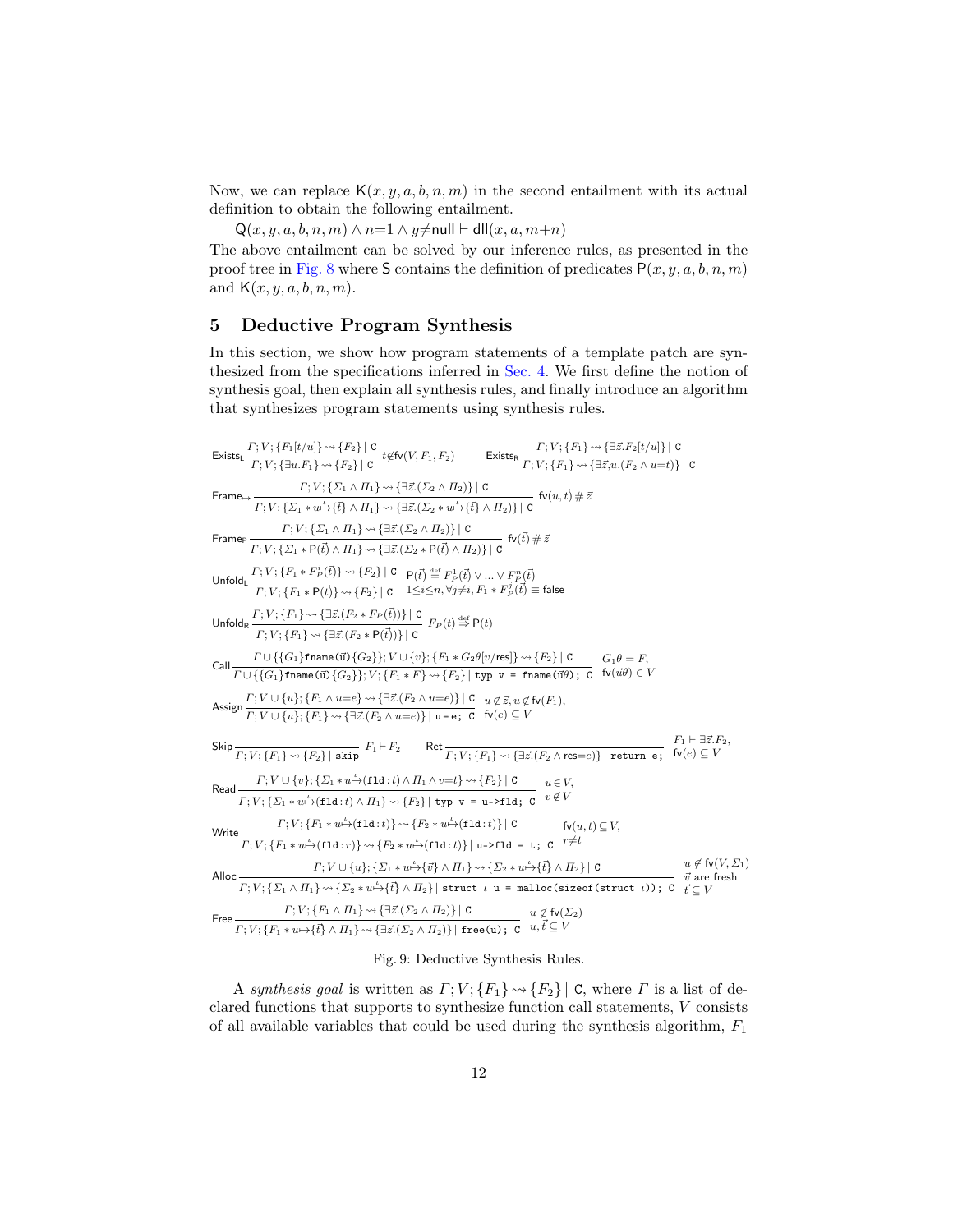is a precondition,  $F_2$  is a postcondition, and C is a list of program statements that will be synthesized. Hence, solving a synthesis goal is equivalent to finding program statements C such that the Hoare triple  ${F_1}$  C  ${F_2}$  holds.

#### <span id="page-12-0"></span>5.1 Synthesis Rules

[Fig. 9](#page-11-1) presents our synthesis rules to synthesize program statements. A synthesis rule contains zero or more premises, a conclusion, and possible side conditions. A premise or a conclusion of a synthesis rule is a synthesis goal. Here, typ, fld, and fname indicate a variable type, a field of a data structure, and a function name, respectively. Besides, res is a keyword in our specification language to indicate the returned result of a function. Other notations are introduced previously in [Sec. 4.1](#page-7-2) and [Sec. 3.1.](#page-4-0) All synthesis rules are described as follows.

- Simplification rules Exists<sub>R</sub> and Exists<sub>R</sub>. These rules simplify a synthesis goal by removing an existential variable in its precondition (Exists<sub>L</sub>) or its postcon $dition$  (Exists<sub>R</sub>).
- Frame rules Frame<sub>th</sub> and Frame<sub>P</sub>. These rules remove an identical singleton heap predicate (Frame<sub>n</sub>) or inductive heap predicate (Frame<sub>P</sub>) from the preand postcondition of a synthesis goal.
- Unfolding rules Unfold<sub>L</sub> and Unfold<sub>R</sub>. These rules produce a new synthesis goal by unfolding an inductive heap predicate in the pre- or postcondition of a synthesis goal. When an inductive heap predicate is unfolded in the precondition (Unfold<sub>L</sub>), the side conditions ensure that only one definition case  $F_P^i(\vec{t})$  of  $P(\vec{t})$  is satisfiable. In contrast, unfolding an inductive heap predicate  $P(\vec{t})$  in the postcondition ( $\text{Unfold}_R$ ) creates multiple subgoals, but solving the current synthesis goal requires only one subgoal to succeed.
- Rule Call. This rule invokes a function call frame  $(\vec{u})$  which has the specification of  ${G_1}$ fname $({\vec u}){G_2}$  when all chosen input arguments  ${\vec u}\theta$  satisfy the specification of its corresponding parameters. Here,  $\theta$  is a substitution of arguments to the parameters  $\vec{u}$  of the function, i.e., replacing the function's formal parameters with the corresponding actual arguments. Then, updating the precondition of the synthesis goal is similar to update a program state in formal verification when a function call  ${\tt frame}(\vec{u}\theta)$  is encountered.
- Rule Assign. The rule Assign assigns a value e to a variable u that is in the list V  $(u \in V)$  when a constraint  $u=e$  appears in the postcondition but the variable u is not assigned any value in the precondition ( $u \notin \mathsf{fv}(F_1)$ ). Consequently, an assignment statement  $u = e$ ; is generated.
- $-$  Rules Skip and Ret. The rule Skip is applicable when there exists a valid entailment  $F_1 \vdash F_2$ . It also marks that a synthesis goal is solved by producing a skip statement. Meanwhile, the rule Ret generates a statement return e;. It is similar to combining the rule Assign (with u is res) and the rule Skip. These rules have no premises, meaning that they are terminating rules.
- $-$  Rules Read and Write. The rule Read assigns the value of a field of a heap variable to a new variable. For instance, if a statement append(x- $>$ next, y) needs to be synthesized when repairing a buggy dll-append program, Read is executed to create the statement node\*  $nx = x$ ->next;. Then, Call is used to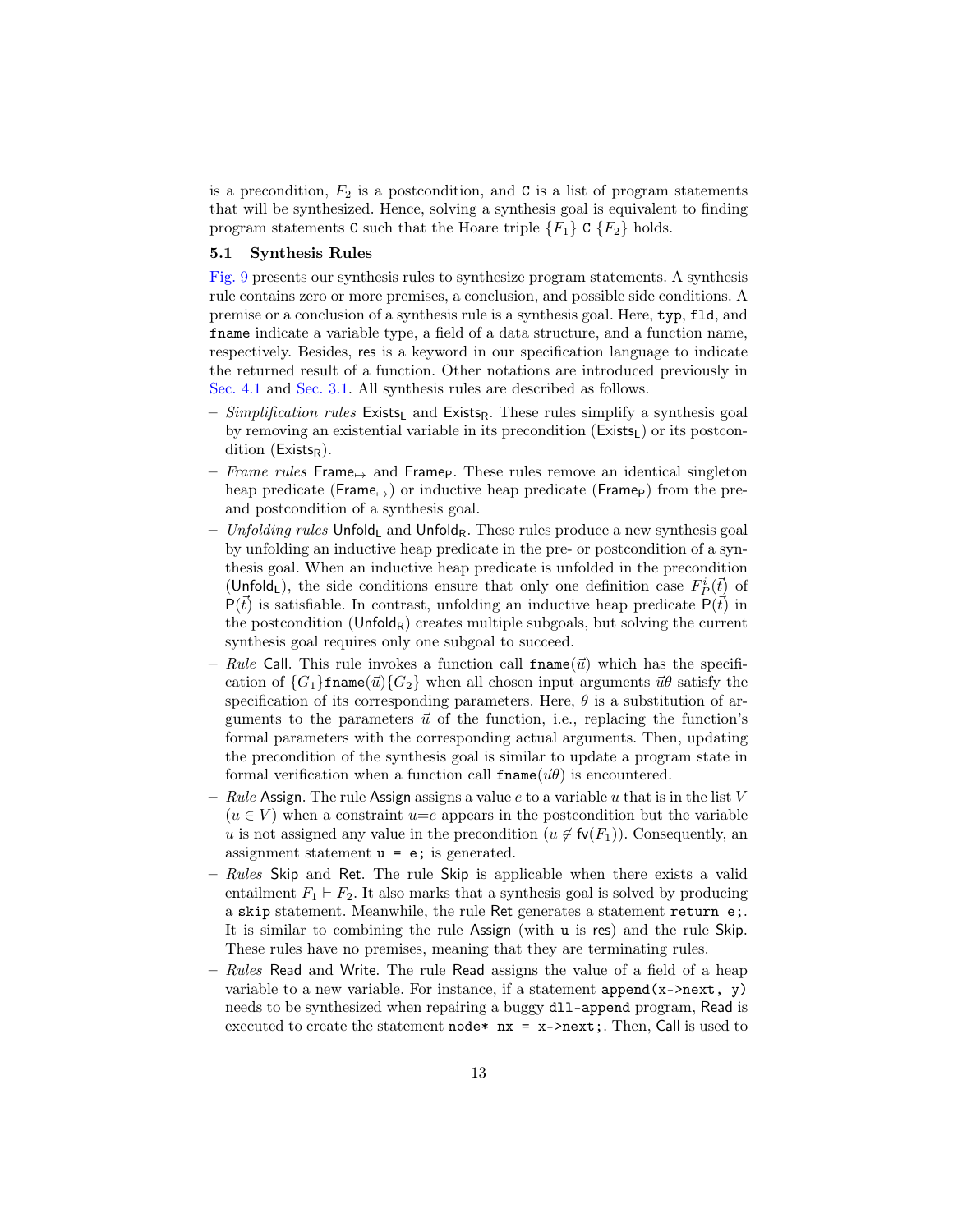synthesize the statement append( $nx$ , y);. Meanwhile, the rule Write assigns a new value to a field of a heap variable is if the values of the field of the variable in the pre- and postcondition differ (see Example [4\)](#page-14-1).

 $-$  Rules Alloc and Free. The rule Alloc allocates a new variable  $u$  of the data structure  $\iota$  if all arguments  $\vec{t}$  are in the list V. This rule is called when a new heap variable u appears in the spatial formula of the postcondition but not the precondition ( $u \notin \mathfrak{f}(\Sigma_1)$ ). On the other hand, the rule Free deallocates a heap variable  $u$  if it is in the spatial formula of the precondition but not in the spatial formula of the postcondition.

#### <span id="page-13-1"></span>5.2 Synthesis Algorithm

[Fig. 10](#page-13-0) shows our synthesis algorithm SynthesizeStmts. Given a list of declared functions  $\Gamma$ , a list of available variables  $V$ , a precondition  $F_1$ , and a postcondition  $F_2$ , the algorithm SynthesizeStmts aims to produce a program statement C that solves the synthesis goal  $\Gamma; V; \{F_1\} \rightarrow \{F_2\}$  C. Hence, the program statement C is the patch that will replace the template patch to create a candidate program.

#### <span id="page-13-0"></span>Algorithm: SynthesizeStmts $(\Gamma, V, F_1, F_2)$

**Input:** A list of function declarations  $\Gamma$ , a list of available variables  $V$ , a precondition  $F_1$ , and a postcondition  $F_2$ . Output: A list of synthesized statements, or Fail if no statement is synthesized. 1:  $\mathcal{R} \leftarrow$  FindSynRules( $\Gamma, V, F_1, F_2$ )  $\qquad \qquad \triangleright \text{ find applicable rules}$ 2: for each rule R in  $R$  do 3: if  $R \in \{ \text{skip}, \text{Ret} \}$  then return DeriveStmt(R)  $\triangleright$  a terminating rule 4: else if  $R \in \{Exists_L, Exists_R, Frame_{\mapsto}, Frame_P,Unfold_L,Unfold_R\}$  then 5:  $(\Gamma', V', F'_1, F'_2)$  $\triangleright$  a normalization rule 6: return SynthesizeStmts $(\Gamma, V', F_1', F_2')$ 7: else  $\triangleright$  other rules  $\mathcal{B}: \qquad (\Gamma', V', F_1', F_2'), \mathtt{stmt} \leftarrow \mathsf{DeriveNewGoalAndStmt(R)}$ 9: res  $\leftarrow$  SynthesizeStmts $(\Gamma', V', F_1', F_2')$ 10: if res  $\neq$  Fail then return AppendStmts(stmt, res)  $\triangleright$  found a solution 11:  $return$  Fail  $\rightarrow$  fail to synthesize

#### Fig. 10: The SynthesizeStmts algorithm.

The algorithm SynthesizeStmts first finds from all synthesis rules presented in [Sec. 5.1](#page-12-0) a list of rules R that are applicable to the current tuple  $(\Gamma, V, F_1, F_2)$  (line [1\)](#page-13-0). If there exists a terminating rule (Skip or Ret), then SynthesizeStmts returns a skip statement (Skip) or a return statement (Ret) (line [3\)](#page-13-0). If a normalization rule is selected, then SynthesizeStmts will immediately apply it to derive a new goal and continue the synthesis (lines [4–6\)](#page-13-0). For other synthesis rules, SynthesizeStmts subsequently executes each of them to derive both a new goal  $(\Gamma', V', F_1', F_2')$  and a program statement stmt (line [8\)](#page-13-0). Our algorithm also checks if the rule Call is executed on a smaller sub-heap of the precondition  $F_1$  that consequently ensures termination of a patched program. The algorithm will continue the synthesis process on the new goal (line [9\)](#page-13-0) and will append the previously synthesized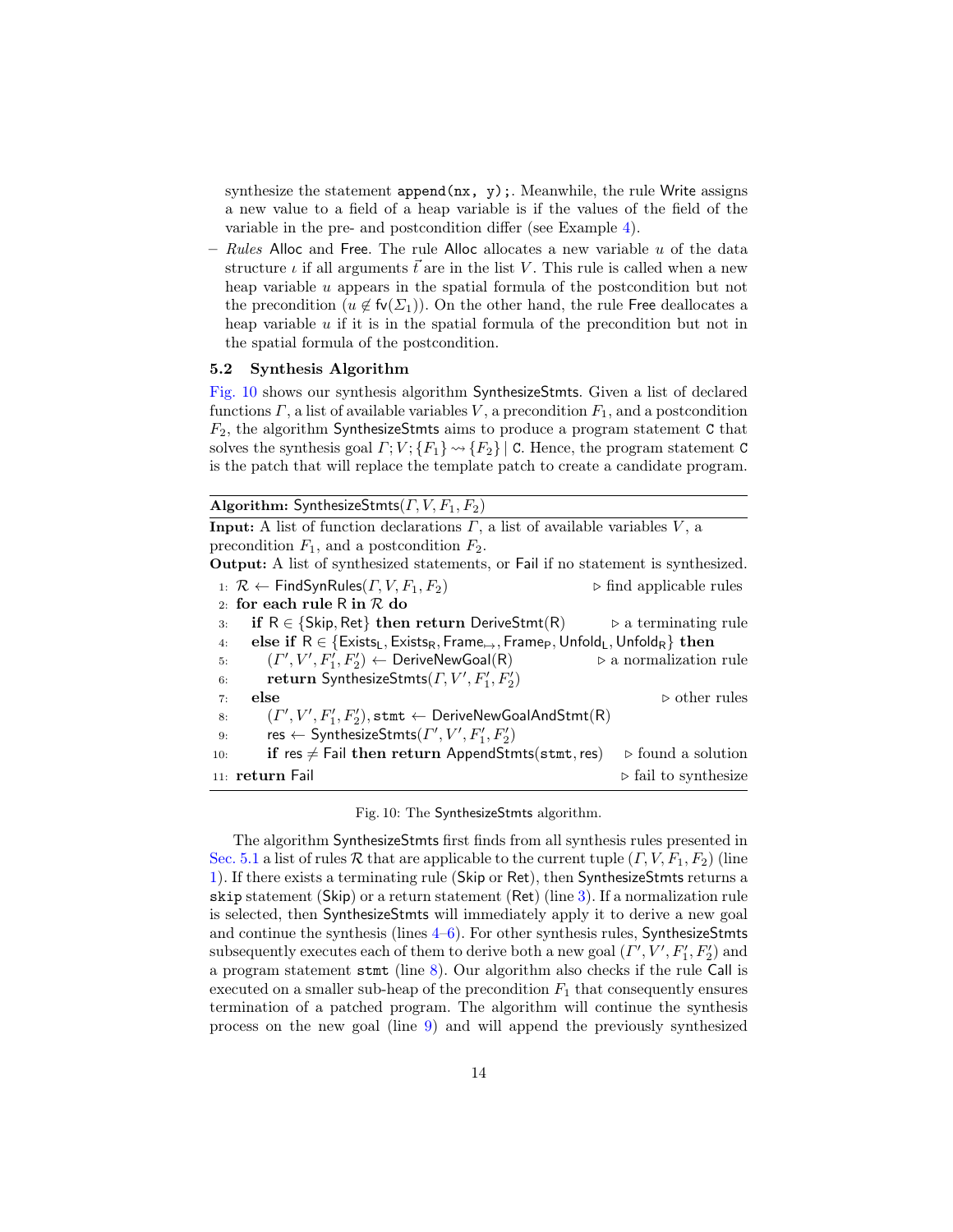statement stmt on the new result res to return all synthesized statements (line [10\)](#page-13-0). Besides, it also returns Fail if all selected rules fail to synthesize program statements from the current inputs (line [11\)](#page-13-0).

In practice, we also ranks synthesis rules collected by FindSynRules to make the algorithm SynthesizeStmts more effective. Firstly, two terminating rules Skip and Ret are the most important since they immediately return a list of synthesized statements. Then, the rules  $Exists<sub>L</sub>$ , Exists<sub>R</sub>, Unfold<sub>L</sub> are the second most important rules because they simplify the current synthesis goal and generate a more concise synthesis goal. Finally, other synthesis rules are ranked equally.

<span id="page-14-2"></span>

| $\Gamma: V: \{x \mapsto \{a, y\} * y \mapsto \{x, t\} \} \rightsquigarrow \{x \mapsto \{a, y\} * y \mapsto \{x, t\} \}$ C'<br>$C' = \frac{\text{skip}}{\text{skip}}$ Skip                                                                                                                                                                                                        |                     |
|----------------------------------------------------------------------------------------------------------------------------------------------------------------------------------------------------------------------------------------------------------------------------------------------------------------------------------------------------------------------------------|---------------------|
| $\Gamma; V; \{x \mapsto \{a, y\} * y \mapsto \{x, t\}\} \rightsquigarrow \{x \mapsto \{a, y\} * y \mapsto \{x, t\}\}\$ C                                                                                                                                                                                                                                                         |                     |
| $C = y-> prev = x; C'$<br>Write                                                                                                                                                                                                                                                                                                                                                  |                     |
| $\overline{I:V:\{x\mapsto\{a,y\}\ast y\mapsto\{b,t\}\}\rightsquigarrow \{x\mapsto\{a,y\}\ast y\mapsto\{x,t\}\}\mid \mathsf{C}}$                                                                                                                                                                                                                                                  | Frame <sub>p</sub>  |
| $\varGamma;V;\{x \mapsto \{a,y\}\ast y \mapsto \{b,t\}\ast\mathsf{dll}(t,y,m-1)\} \leadsto \{\exists k,h. \ x \mapsto \{a,k\}\ast k \mapsto \{x,h\}\ast\mathsf{dll}(h,k,m-1)\} \mid \mathsf{C}$                                                                                                                                                                                  | Unfold <sub>R</sub> |
| $\varGamma;V;\{x\mapsto\!\{a,y\}\ast y\mapsto\!\{b,t\}\ast\mathsf{dll}(t,y,m-1)\}\leadsto\{\exists k.\ x\mapsto\!\overline{\{a,k\}\ast\mathsf{dll}(k,x,m)\}\mid\mathsf{C}$<br>Unfold <sub>R</sub>                                                                                                                                                                                |                     |
| $\varGamma;V;\{\ x\!\mapsto\!\{a,y\}\ast y\!\mapsto\!\{b,t\}\ast\mathsf{dll}(t,y,m\!-\!1)\}\!\rightsquigarrow\!\{\mathsf{dll}(x,a,m\!+\!1)\} \mid \mathsf{C}$<br>Exists <sub>1</sub><br>$\varGamma;V;\{\exists t.\ x\mapsto\{a,y\}\ast y\mapsto\{b,t\}\ast\mathsf{d}\overline{\mathsf{l}(\overline{t},y,m-1)\}\leadsto\{\mathsf{d}\mathsf{l}\mathsf{l}(x,a,m+1)\}\mid\mathsf{C}$ |                     |
| Unfold <sub>1</sub><br>$\overline{\Gamma;V;\{x\mapsto\{a,y\}\ast\mathsf{dll}(y,b,m)\wedge y\neq \mathsf{null}\}}\rightsquigarrow \{\mathsf{dll}(x,a,m+1)\} \mid \mathsf{C}$                                                                                                                                                                                                      |                     |
|                                                                                                                                                                                                                                                                                                                                                                                  |                     |

Fig. 11: Synthesis rules are applied to specifications inferred in Example [3.](#page-10-1)

<span id="page-14-1"></span>Example 4 (The patch to repair the motivating example). [Fig. 11](#page-14-2) explains how our synthesis algorithm applies synthesis rules to synthesize a program statement from the specifications inferred in Example [3.](#page-10-1) Here, Γ contains a declaration of function append while the list V is  $\{x, y\}$ . The algorithm SynthesizeStmts first uses the rule Unfold<sub>L</sub> to remove the constraint  $y\neq$ null from the precondition. Next, the rule Exists, is used to remove the existential variable t from the precondition. Then, the postcondition is unfolded twice using the rule  $\mathsf{Unfold}_R$  to have a predicate dll of length  $m-1$  like in the precondition. Next, the predicate dll of length  $m-1$  is removed from both the pre- and postcondition using the rule  $Frame_P$ . Finally, the field prev of the variable y is updated according to the rule Write to terminate the synthesis algorithm with the rule Skip. Therefore, a program statement  $y$ ->prev = x is synthesized. This statement will replace the template patch  $TP(x,y)$  at line [11](#page-6-1) in [Fig. 5](#page-6-1) to produce a candidate program. Finally, the candidate program is validated w.r.t. the specifications of the function append and then returned as the repaired program of the motivating example.

# <span id="page-14-0"></span>6 Repair Algorithm

We formally introduce the algorithm Repair in [Fig. 12.](#page-15-0) The inputs of the algorithm include a program C, its precondition  $P$ , its postcondition  $Q$ , and an environment variable  $\Gamma$  containing all declared functions that can be invoked during the repair process.

The algorithm first verifies if program C is correct against its specifications (line [1\)](#page-15-0). If the verification fails, then C is considered buggy. In this case, all the invalid VCs generated during the verification step are collected (line [2\)](#page-15-0). Next, the algorithm Repair utilizes these VCs to localize a list of suspicious statements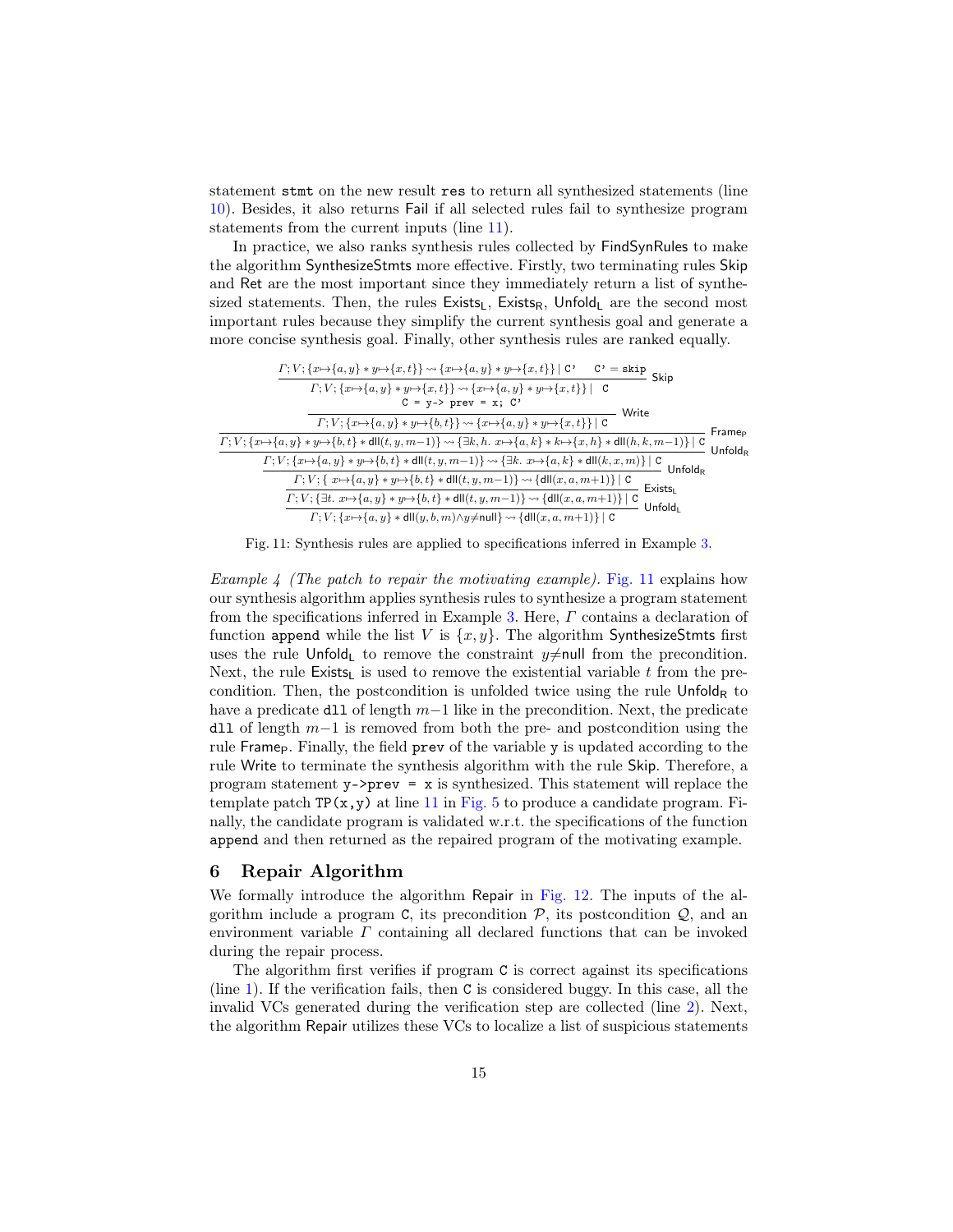S (line [3\)](#page-15-0). It also ranks these suspicious statements according to their likelihood to cause the bug. Then, it attempts to repair each suspicious statement in S, starting from the highest-ranked one (lines [4–14\)](#page-15-0).

More specifically, the algorithm creates a template program  $C_{\text{stmt}}$  for each suspicious statement stmt (line [5\)](#page-15-0): it replaces that statement with a template patch  $TP_{\text{stmt}}$ , which is specified by a pair of unknown pre- and postcondition  $P_{\text{tp}}$ ,  $\mathcal{Q}_{\text{to}}$ . Then, Repair verifies the template patched program to collect all VCs related to  $\mathcal{P}_{tp}$ ,  $\mathcal{Q}_{tp}$  (line [6\)](#page-15-0). These VCs will be solved by the algorithm InferUnknPreds (described in [Sec. 4.2\)](#page-8-0) to infer the actual definition of  $\mathcal{P}_{tp}$ ,  $\mathcal{Q}_{tp}$  (line [7\)](#page-15-0). If this inference succeeds (lines [8,](#page-15-0) [9\)](#page-15-0), the inferred pre- and postcondition  $\overline{\mathcal{P}}_{tp}$ ,  $\overline{\mathcal{Q}}_{tp}$ will be used to synthesize correct program statements of the template patch (line [11\)](#page-15-0), by using the algorithm SynthesizeStmts as explained in [Sec. 5.2.](#page-13-1) When SynthesizeStmts can synthesize a list of program statements, our algorithm Repair will replace the template patch  $TP_{\text{stmt}}$  with synthesized statements to create a candidate program  $\bar{c}$  (line [13\)](#page-15-0). If  $\bar{c}$  can be validated by the procedure Verify, it will be returned as the repaired program (line [14\)](#page-15-0). Otherwise, the algorithm Repair returns Fail if it is unable to fix the input buggy program (line [15\)](#page-15-0). It also returns None if the input program C is correct w.r.t. its specifications (line [16\)](#page-15-0).

# <span id="page-15-0"></span>Algorithm: Repair $(\Gamma, \mathcal{P}, \mathcal{C}, \mathcal{Q})$

**Input:**  $\Gamma$  is a list of declared functions that can be used, and  $\mathcal{C}, \mathcal{P}, \mathcal{Q}$  are the program to be repaired, and its corresponding pre- and postcondition. **Output:** None if the Hoare triple  $\{\mathcal{P}\}\subset \{\mathcal{Q}\}\$  holds,  $\overline{C}$  if C is buggy and  $\overline{C}$  is the repaired solution, or Fail if C is buggy but cannot be repaired.

|     | 1: if Verify $(\mathcal{P}, C, \mathcal{Q}) =$ Fail then                                                                                             | $\triangleright$ C is buggy              |
|-----|------------------------------------------------------------------------------------------------------------------------------------------------------|------------------------------------------|
| 2:  | $VCs \leftarrow \text{GetInvalidVCs}(\mathcal{P}, C, \mathcal{Q})$                                                                                   |                                          |
| 3:  | $S \leftarrow$ LocalizeBuggyStmts(C, VCs)                                                                                                            | $\triangleright$ suspicious statements   |
| 4:  | for each stmt in S do                                                                                                                                |                                          |
| 5:  | $(C_{\texttt{stmt}}, TP_{\texttt{stmt}}, \mathcal{P}_{\texttt{tp}}, \mathcal{Q}_{\texttt{tp}}) \leftarrow$ CreateTemplatePatchedProg(C, stmt)        |                                          |
| 6:  | $VCs' \leftarrow GetVCs(C_{\text{stmt}}, P, Q)$                                                                                                      | $\triangleright$ collect entailments     |
| 7:  | $\mathcal{D} \leftarrow$ InferUnknPreds( $\varnothing$ , VCs')                                                                                       | $\triangleright$ specification inference |
| 8:  | if $\mathcal{D} \neq \emptyset$ then                                                                                                                 |                                          |
| 9:  | $(\overline{\mathcal{P}}_{\texttt{to}}, \overline{\mathcal{Q}}_{\texttt{to}}) \leftarrow \textsf{GetPredDefn}(\mathcal{D})$                          |                                          |
| 10: | $V \leftarrow$ GetAvailableVars( $C_{\text{stmt}}$ )                                                                                                 |                                          |
| 11: | $\overline{\text{TP}}_{\text{stmt}} \leftarrow \text{SynthesizeStmts}(T, V, \overline{\mathcal{P}}_{\text{tp}}, \overline{\mathcal{Q}}_{\text{tp}})$ | $\triangleright$ deductive synthesis     |
| 12: | if $\overline{IP}_{\text{stmt}} \neq \text{Fall}$ then                                                                                               |                                          |
| 13: | $\overline{C} \leftarrow$ GetCandidateProg( $C_{\text{stmt}}, \overline{TP}_{\text{stmt}}$ )                                                         |                                          |
| 14: | if Verify $(\mathcal{P}, \bar{c}, \mathcal{Q})$ = Valid then return $\bar{c}$                                                                        | $\triangleright$ discover a patch        |
| 15: | return Fail                                                                                                                                          | $\triangleright$ fail to repair          |
|     | 16: else return None                                                                                                                                 | $\triangleright$ C is correct            |
|     |                                                                                                                                                      |                                          |

Fig. 12: The Repair algorithm.

<span id="page-15-1"></span>We claim that our program repair algorithm in Fig. [12](#page-15-0) is sound. We formally state that soundness in the following Theorem [1.](#page-15-1)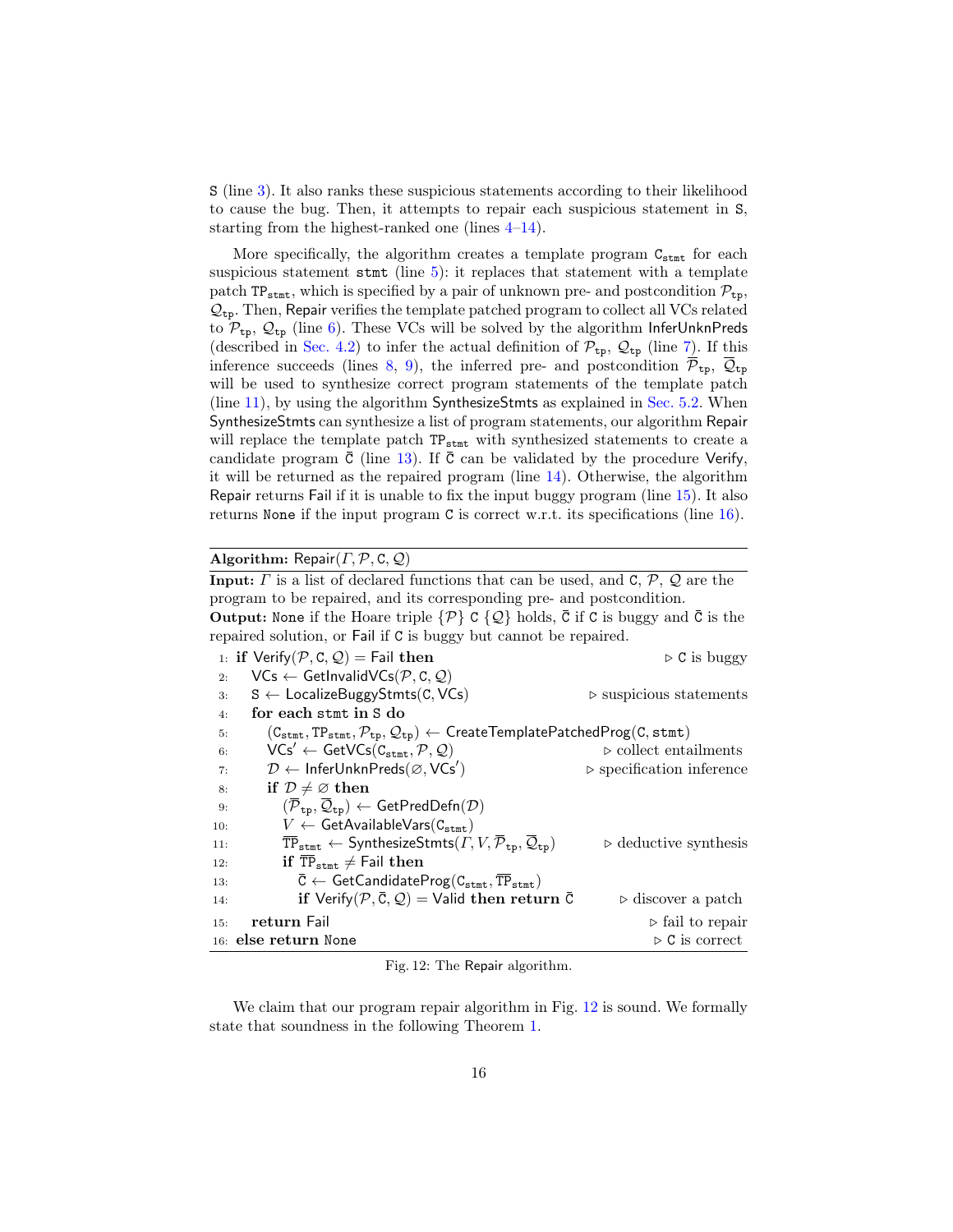**Theorem 1 (Soundness).** Given a program  $C$ , a precondition  $P$ , and a postcondition Q, if the Hoare triple  $\{P\} \subset \{Q\}$  does not holds, and the algorithm Repair returns a program  $\bar{c}$ , then the Hoare triple  $\{\mathcal{P}\}\bar{c} \{\mathcal{Q}\}\$  holds.

*Proof.* In our repair algorithm Repair [\(Fig. 12\)](#page-15-0), an input program C is buggy when Verify( $P, C, Q$ ) = Fail or the Hoare triple  $\{P\}$  C  $\{Q\}$  does not hold. Then, if a candidate program  $\bar{C}$  is produced (line [13\)](#page-15-0), the algorithm Repair always verifies  $\bar{C}$  w.r.t. the precondition  $\mathcal{P}$  and the postcondition  $\mathcal{Q}$  before returning  $\bar{C}$ (line [14\)](#page-15-0). Hence, if  $\{\mathcal{P}\}\subset\{\mathcal{Q}\}\}$  does not hold and the algorithm Repair returns a program  $\bar{C}$ , the Hoare triple  $\{\mathcal{P}\}\bar{C}\{\mathcal{Q}\}\$  holds.  $\Box$ 

# <span id="page-16-1"></span>7 Evaluation

We implemented our prototype tool, called NEM, on top of the HIP/SLEEK verification framework [\[6,](#page-20-7)[7](#page-20-2)[,38\]](#page-22-10). The specification inference in [Sec. 4](#page-7-0) was implemented on top of the Songbird prover [\[47](#page-23-5)[,48\]](#page-23-6). Because our approach currently does not synthesize conditional statements, we apply mutation operators, e.g., changing from x->next != NULL to x->prev != NULL, to repair buggy conditional expressions of the conditional statements. We conducted experiments on a computer with CPU Intel<sup>®</sup> Core<sup>TM</sup> i7-6700 (3.4GHz), 8GB RAM, and Ubuntu 16.04 LTS. The details of our tool NEM and experiments are available online at <https://nem-repair-tool.github.io/>.

<span id="page-16-0"></span>Table 1: Evaluation of NEM and a mutation-based tool [\[28\]](#page-21-2) on repairing buggy heapmanipulating programs. Programs denoted with \* are from [\[50\]](#page-23-3).

| Program       | #LoC | #Buggy | <b>NEM</b>   |             | Mutation-Based Tool [28] |              |  |
|---------------|------|--------|--------------|-------------|--------------------------|--------------|--|
|               |      |        | $#$ Repaired | Avg.Time(s) | $\#$ Repaired            | Avg.Time (s) |  |
| sll-length    | 12   | 11     | 11           | 3.31        | $\Omega$                 |              |  |
| sll-copy      | 13   | 9      | 9            | 5.4         | $\Omega$                 |              |  |
| sll-append    | 11   | 18     | 18           | 5.84        | 1                        | 2.13         |  |
| sll-insert*   | 11   | 11     | 11           | 4.86        | 1                        | 2.1          |  |
| sll-delete*   | 13   | 17     | 17           | 5.32        | $\overline{0}$           |              |  |
| dll-length    | 12   | 12     | 12           | 3.7         | $\theta$                 |              |  |
| dll-append    | 16   | 20     | 16           | 10.12       | 1                        | 5.36         |  |
| dll-insert    | 12   | 11     | 11           | 4.58        | 1                        | 2.11         |  |
| dll-delete    | 20   | 20     | 20           | 15.72       | $\overline{0}$           |              |  |
| srtll-insert* | 19   | 20     | 20           | 18.35       | $\overline{2}$           | 6.13         |  |
| tree-size     | 13   | 16     | 16           | 9.46        | $\Omega$                 |              |  |
| tree-height   | 16   | 20     | 20           | 13.67       | $\Omega$                 |              |  |
| avl-size      | 17   | 16     | 16           | 32.63       | $\theta$                 |              |  |
| bst-size      | 13   | 16     | 16           | 11.46       | $\theta$                 |              |  |
| bst-height    | 16   | 14     | 10           | 40.54       | $\theta$                 |              |  |
| Summary       |      | 231    | 223          | 12.59       | 6                        | 3.99         |  |

To evaluate our repair approach, we first selected a list of heap-manipulating programs written in a C-like language that was formally defined in [\[7\]](#page-20-2). These programs include algorithms of various data structures, such as singly-linked list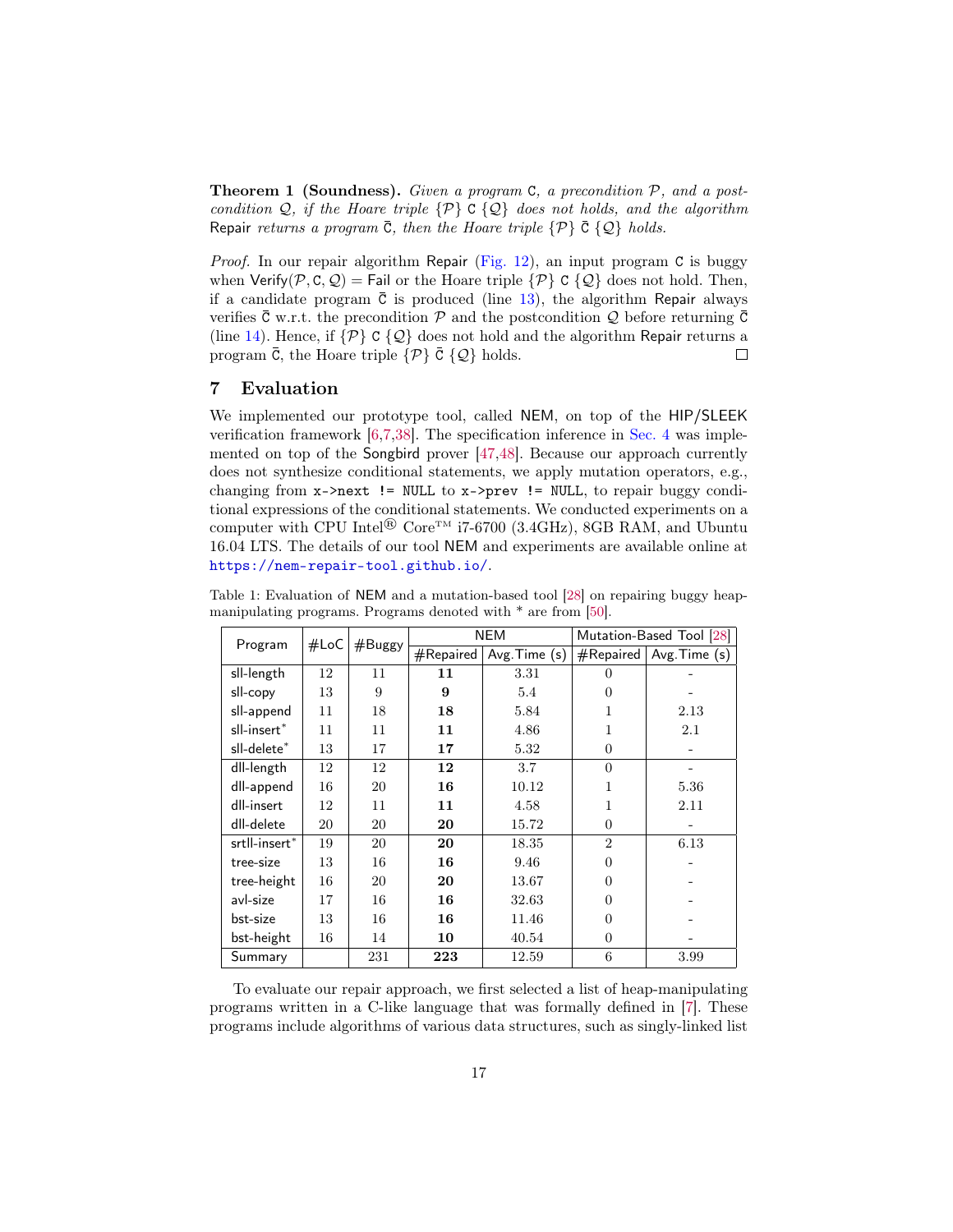(sll), doubly-linked list (dll), sorted linked list (srtll), binary tree (tree), binary search tree (bst), and AVL tree (av). They include popular algorithms like *insert*, append, delete, copy for linked-lists. Some of these programs are taken from the benchmark used in [\[50\]](#page-23-3) that are annotated accordingly. Note that our programs are tail-recursive while these in [\[50\]](#page-23-3) use while loops.

To demonstrate the effectiveness of our method, we compared our tool with a state-of-the-art repair tool [\[28\]](#page-21-2). This tool uses genetic programming operators, e.g., mutate, delete, insert, to generate candidate programs, and then verifies these programs using a verifier. Both program repair tools verify and repair programs according to their provided specifications. Moreover, these two tools also use the HIP/SLEEK verifier to verify input programs and validate candidate programs. Each tool is configured to repair a buggy program within a timeout of 300 seconds. Regarding our tool NEM, we set both the timeouts of specification inference [\(Sec. 4\)](#page-7-0) and deductive synthesis [\(Sec. 5\)](#page-11-0) to 20 seconds. Besides, we did not include the semi-automated program repair tool Wolverine [\[50\]](#page-23-3) since we could not obtain the implementation.

We followed a previous approach [\[50\]](#page-23-3) in building a bug injection tool. This tool modifies program statements of a verified program to introduce errors at various program locations. Our tool modifies directly on the input program and generates readable buggy versions that are close to the input program. In contrast, the bug injection tool in Wolverine creates bugs in the intermediate representation code, consequently not enabling users to compare the buggy versions with the original correct program. Our bug injection tool currently modifies *one* statement or two statements in different branches of conditional statements. We also limit the maximum buggy versions of each program to 20.

Table [1](#page-16-0) shows the results of running our prototype NEM and the mutationbased tool on the chosen benchmark. For each program, # LoC is the number of lines of code while  $#$  Buggy is the number of buggy versions created by the bug injection tool. Regarding the last 4 columns, we compared two evaluated tools in the number of buggy versions repaired, and the average time one tool needs to fix a buggy version. The results show that our tool outperforms the mutation-based one in the number of buggy programs repaired. Concretely, NEM was able to repair 223 buggy versions out of a total of 231 cases while the mutation-based tool only generated 6 correct patches. It is also noteworthy that NEM could handle buggy cases in all 15 programs. On the other hand, the mutation-based tool only gave correct patches for 5/15 programs. This is because our approach synthesizes patch candidates based on constraints collected from program semantics. Meanwhile, the mutation-based approach only uses a list of genetic programming operators, such as mutate, delete, insert, which limits the pattern of candidate patches.

Regarding the running time, our tool NEM needed 12.59 seconds on average to generate one correct patch while the mutation-based approach requires 3.99 seconds on average. This is because our approach of using specification inference and deductive synthesis is more expensive than mutation operators. However, it is much more effective when it can repair substantially more buggy programs.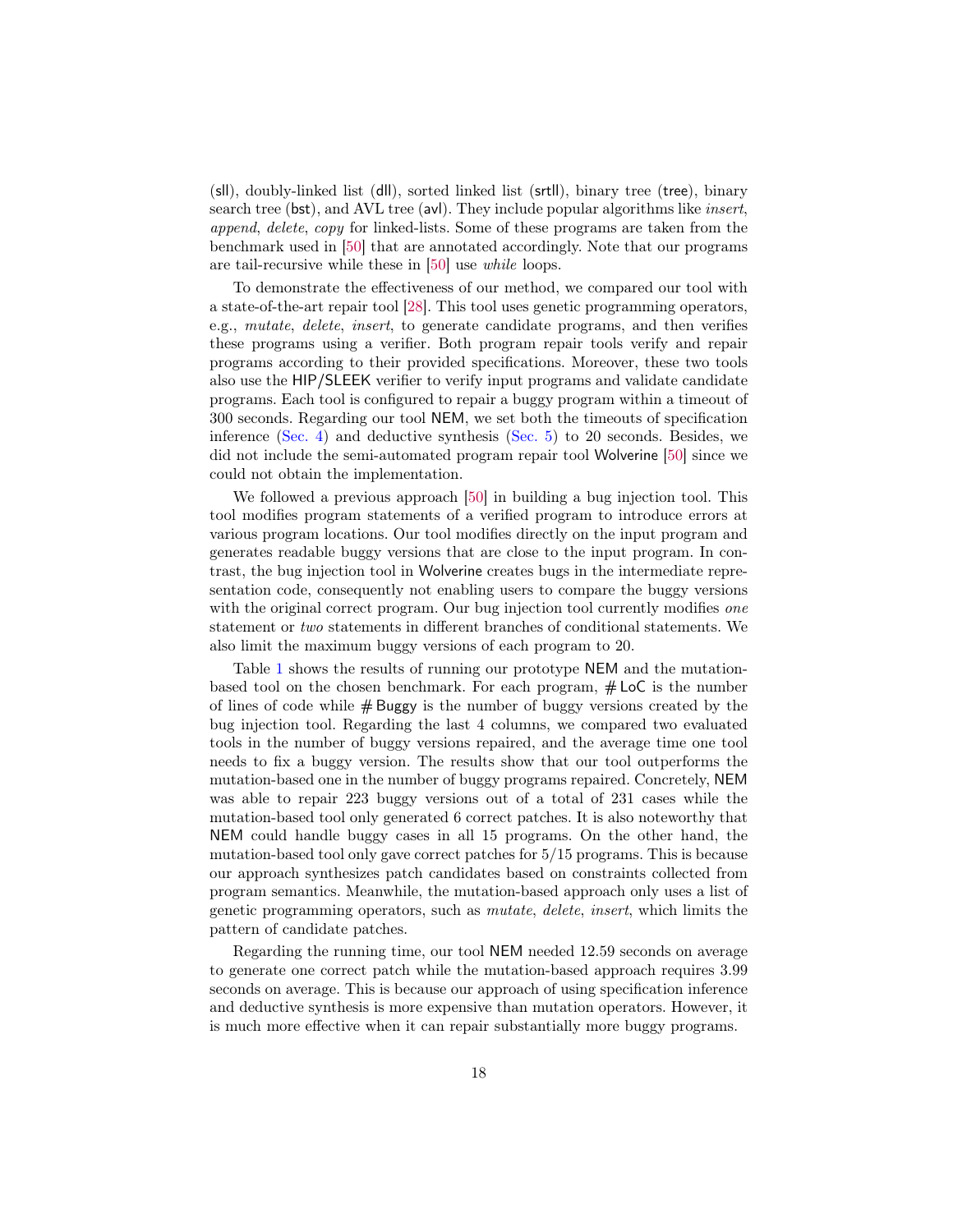There are 8 buggy versions of the 2 programs dll-append and bst-height that NEM could not repair. This is because the constraints collected when repairing these programs are highly complicated that they could not be solved by the current proof search heuristics of our constraint solver. This is a limitation of our work and we aim to resolve it in the future.

# 8 Related Work

Similar to our approach, a mutation-based approach [\[28\]](#page-21-2) also aims to enhance APR with deductive verification. Technically, this method requires an iteration of  $(i)$  generating a patch by employing code mutation operators via GenProg [\[53\]](#page-23-1) and  $(ii)$  verifying the patched program via  $HIP/SLEEK$  [\[7\]](#page-20-2). In contrast, we use specification inference and deductive synthesis to generate program statements of a patch. Hence, our approach is more effective than the mutation-based approach [\[28\]](#page-21-2) in repairing buggy heap-manipulating programs as shown in [Sec. 7.](#page-16-1)

The initial approaches that repair buggy heap-manipulating programs [\[11,](#page-20-8)[12\]](#page-21-7) rely on first-order logic formulae for specifications. However, these approaches are limited to detecting and fixing violations of user-provided data structure invariants. Meanwhile, our approach handles a broader class of errors, manifested as violations of specifications for arbitrary programs. The work [\[13\]](#page-21-8) uses an input program and its specifications to generate constraints, which are then solved using the Alloy solver [\[20\]](#page-21-9). The obtained solutions are then translated into a repaired program. However, the repair procedure in [\[13\]](#page-21-8) is restricted to a specific number of templates. In contrast, our approach uses a fully-fledged deductive synthesis framework, thus, allowing for fixing a larger class of bugs.

Recently, the tool FootPatch [\[49\]](#page-23-4) relies on the Infer analysis tool [\[2,](#page-20-0)[3\]](#page-20-1) to detect errors and emit fixes for them. While also grounded in separation logic, this approach is less general than ours, as it only considers a fixed number of classes of bugs. However, it is more scalable thanks to the ability of Infer to detect unsafe memory accesses in large codebases without any user input. Likewise, Logozzo and Ball [\[31\]](#page-22-11) use abstract interpretation [\[9\]](#page-20-9) as a way to detect and fix mistakes in programs, but only for a limited number of issues that are captured by the employed analyzer. Similar to our approach, Maple [\[39\]](#page-22-12) uses program specifications to detect bugs and validate candidate patches in numerical programs.

Our idea of generating correct-by-construction patches is similar to synthesizing programs from Hoare-style specifications [\[8,](#page-20-10)[40](#page-22-7)[,42\]](#page-22-8). However, it is applied in the context of program repair where the minimum number of statements is synthesized, leading to patches that are close to the original programs. Similar to our approach, deductive program repair [\[22\]](#page-21-10) fixes buggy functional programs using the specifications from both symbolically executed tests and pre/postconditions and verifying the resulting program using the Leon tool [\[23\]](#page-21-11).

Traditional APR approaches rely on test suites in checking the correctness of programs. Two main approaches of test-based APR are heuristic repair and constraint-based repair [\[30\]](#page-22-13). The heuristic repair identifies the bugs and the patches in the programs employing the insights that similar code patterns might be observed in sufficiently large codebases [\[16,](#page-21-12)[43\]](#page-22-14) while the constraintbased repair uses the provided test suite to infer symbolic constraints, and then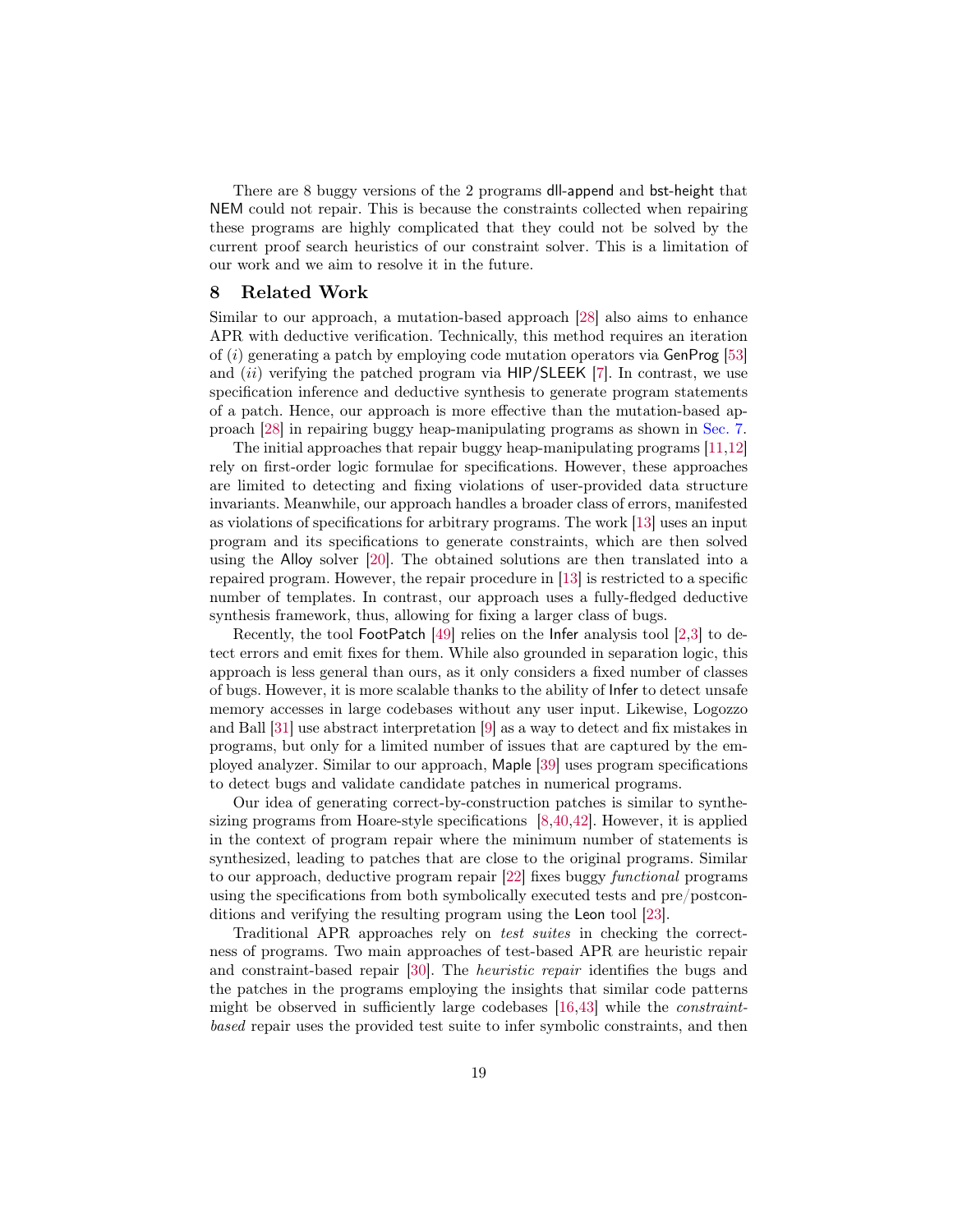solves those constraints to generate a patch [\[32,](#page-22-15)[35,](#page-22-2)[36,](#page-22-3)[37,](#page-22-4)[54\]](#page-23-7). Test-based APR approaches have been previously applied for fixing bugs in programs with pointers. For instance, a recent approach [\[50\]](#page-23-3) involves a programmer in the debug-repair process to define correct program states at run-time. In contrast, our approach repairs buggy programs without the involvement of programmers.

## 9 Limitation and Future Work

We now discuss the limitations of our current approach and our plans to address them. Firstly, our approach mainly focuses on fixing program statements. Consequently, it may remove correct expressions, e.g., the left-hand side of an assignment or a parameter of a function call. This is because it aims to ease the bug localization step in limiting the number of suspicious statements as the number of suspicious expressions would be considerably larger than that of suspicious statements. In the future, we plan to add expression-level program repair by expressing correct expressions as holes in program sketches as in ImpSynt [\[42\]](#page-22-8). This method could also enhance our approach in repairing multiple locations as our approach currently only repairs one buggy statement or two buggy statements in different branches of a conditional statement.

Secondly, our approach does not handle omission errors. The debug-andrepair approach [\[50\]](#page-23-3) can repair these cases by adding program states at various program points. Likewise, we can improve the capabilities of our repair method by inserting template patches at various program locations, and then synthesizing program statements of these patches. Thirdly, our approach could not repair buggy programs using the structure list segment in their specifications, e.g., the program schedule3 in the benchmark of [\[28\]](#page-21-2). Our early inspections indicate that these cases need lemmas in synthesizing program statements. Therefore, we aim to incorporate lemma synthesis, e.g., [\[48\]](#page-23-6), to our repair framework. Fourthly, the buggy programs in our benchmark [\(Sec. 7\)](#page-16-1) are produced using a bug injection tool. Therefore, we plan to evaluate our approach on student submissions in programming courses, similar to previous approaches [\[14,](#page-21-13)[18,](#page-21-14)[45](#page-22-16)[,51\]](#page-23-8).

Furthermore, we aim to ease the requirement of providing program specifications from users. To do that, we could either leverage static analyzers that do not require program specifications, e.g., Infer [\[2,](#page-20-0)[3\]](#page-20-1), or incorporate specification inference techniques, such as  $[24,27]$  $[24,27]$ , to automatically infer program specifications. Finally, as discussed in [Sec. 7,](#page-16-1) we plan to improve our constraint-solving technique to handle buggy programs that our approach currently fails to repair.

#### 10 Conclusion

We have proposed a novel approach to fix buggy heap-manipulating programs. If a program is found buggy, we first encode program statements to fix this program in a template patch. Then, the specifications of the template patch are inferred using a constraint solving technique. Finally, from the inferred specifications, we use deductive synthesis to synthesize program statements of the template patch. The experimental results showed that our approach substantially outperformed a mutation-based approach in repairing buggy heap-manipulating programs.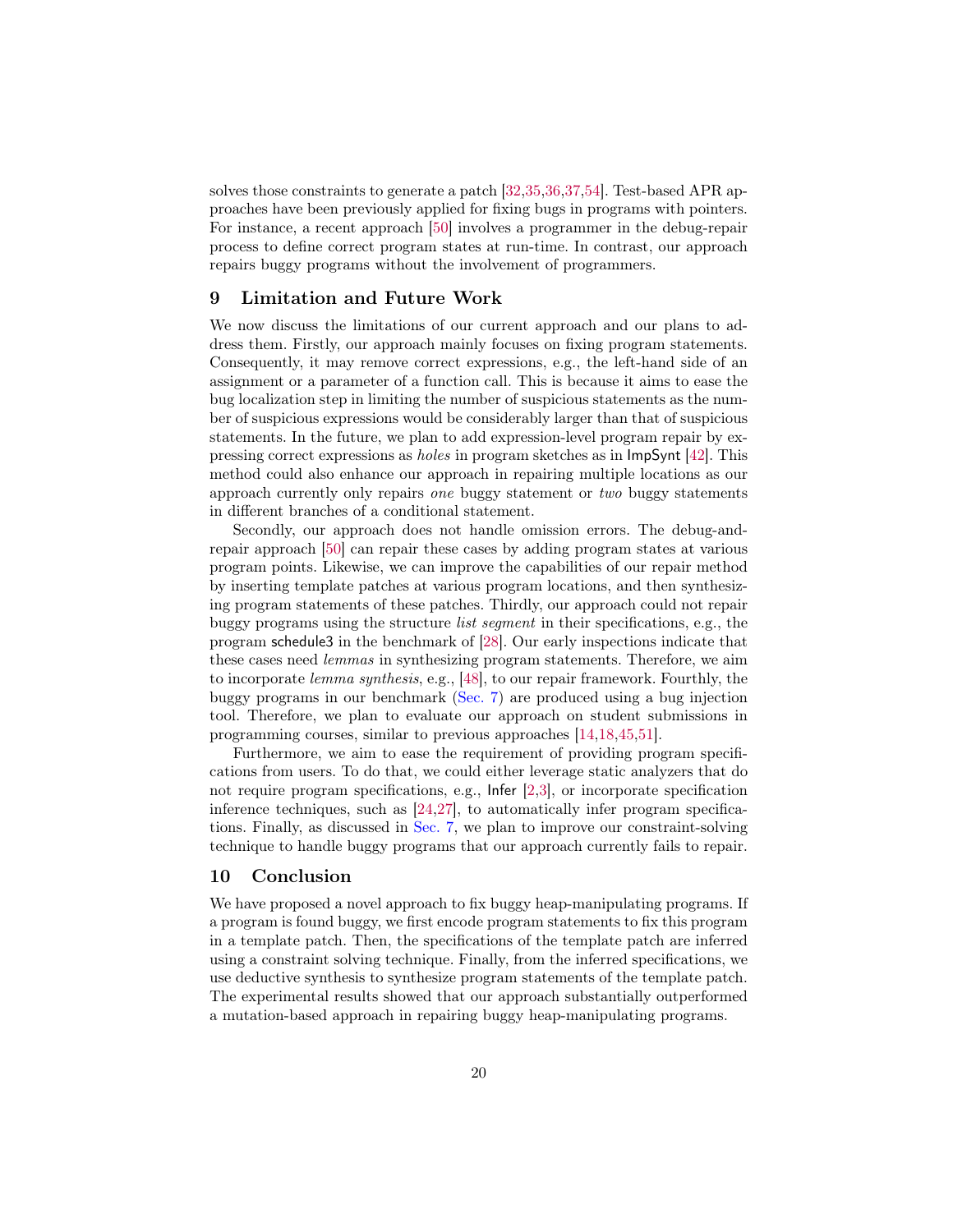Acknowledgments. We are grateful to the anonymous reviewers for their valuable and detailed comments. The first author would like to thank Cristina David for encouraging discussions, and Xuan-Bach D. Le for sharing the implementation of [\[28\]](#page-21-2). Thanh-Toan Nguyen and Wei-Ngan Chin are supported by the Singapore NRF grant R-252-007-A50-281. Ilya Sergey's work has been supported by the grant of Singapore NRF National Satellite of Excellence in Trustworthy Software Systems (NSoE-TSS) and by Crystal Centre at NUS School of Computing. Quang-Trung Ta is supported by the grant of the Singapore NRF under its Emerging Areas Research Projects (EARP) Funding Initiative in Singapore Blockchain Innovation Programme (SBIP).

# References

- <span id="page-20-3"></span>1. James Brotherston and Alex Simpson. Sequent calculi for induction and infinite descent. Journal of Logic and Computation, 21(6):1177–1216, 2011.
- <span id="page-20-0"></span>2. Cristiano Calcagno and Dino Distefano. Infer: An automatic program verifier for memory safety of C programs. In NASA International Symposium on Formal Methods (NFM), pages 459–465, 2011.
- <span id="page-20-1"></span>3. Cristiano Calcagno, Dino Distefano, Jérémy Dubreil, Dominik Gabi, Pieter Hooimeijer, Martino Luca, Peter W. O'Hearn, Irene Papakonstantinou, Jim Purbrick, and Dulma Rodriguez. Moving fast with software verification. In NASA International Symposium on Formal Methods (NFM), pages 3–11, 2015.
- <span id="page-20-5"></span>4. Cristiano Calcagno, Dino Distefano, Peter W. O'Hearn, and Hongseok Yang. Compositional shape analysis by means of bi-abduction. Journal of the ACM, 58(6):26:1–26:66, 2011.
- <span id="page-20-4"></span>5. Arthur Charguéraud. Separation logic for sequential programs (functional pearl). In International Conference on Functional Programming (ICFP), pages 116:1– 116:34, 2020.
- <span id="page-20-7"></span>6. Wei-Ngan Chin, Cristina David, Huu Hai Nguyen, and Shengchao Qin. Enhancing modular OO verification with separation logic. In Symposium on Principles of Programming Languages (POPL), pages 87–99, 2008.
- <span id="page-20-2"></span>7. Wei-Ngan Chin, Cristina David, Huu Hai Nguyen, and Shengchao Qin. Automated verification of shape, size and bag properties via user-defined predicates in Separation Logic. Science of Computer Programming (SCP), 77(9):1006–1036, 2012.
- <span id="page-20-10"></span>8. Andreea Costea, Amy Zhu, Nadia Polikarpova, and Ilya Sergey. Concise readonly specifications for better synthesis of programs with pointers. In European Symposium on Programming (ESOP), pages 141–168, 2020.
- <span id="page-20-9"></span>9. Patrick Cousot and Radhia Cousot. Abstract interpretation: A unified lattice model for static analysis of programs by construction or approximation of fixpoints. In Symposium on Principles of Programming Languages (POPL), pages 238–252, 1977.
- <span id="page-20-6"></span>10. Leonardo Mendonça de Moura and Nikolaj Bjørner. Z3: an efficient SMT solver. In International Conference on Tools and Algorithms for Construction and Analysis of Systems (TACAS), pages 337–340, 2008.
- <span id="page-20-8"></span>11. Brian Demsky and Martin C. Rinard. Automatic detection and repair of errors in data structures. In International Conference on Object Oriented Programming Systems Languages & Applications (OOPSLA), pages 78–95, 2003.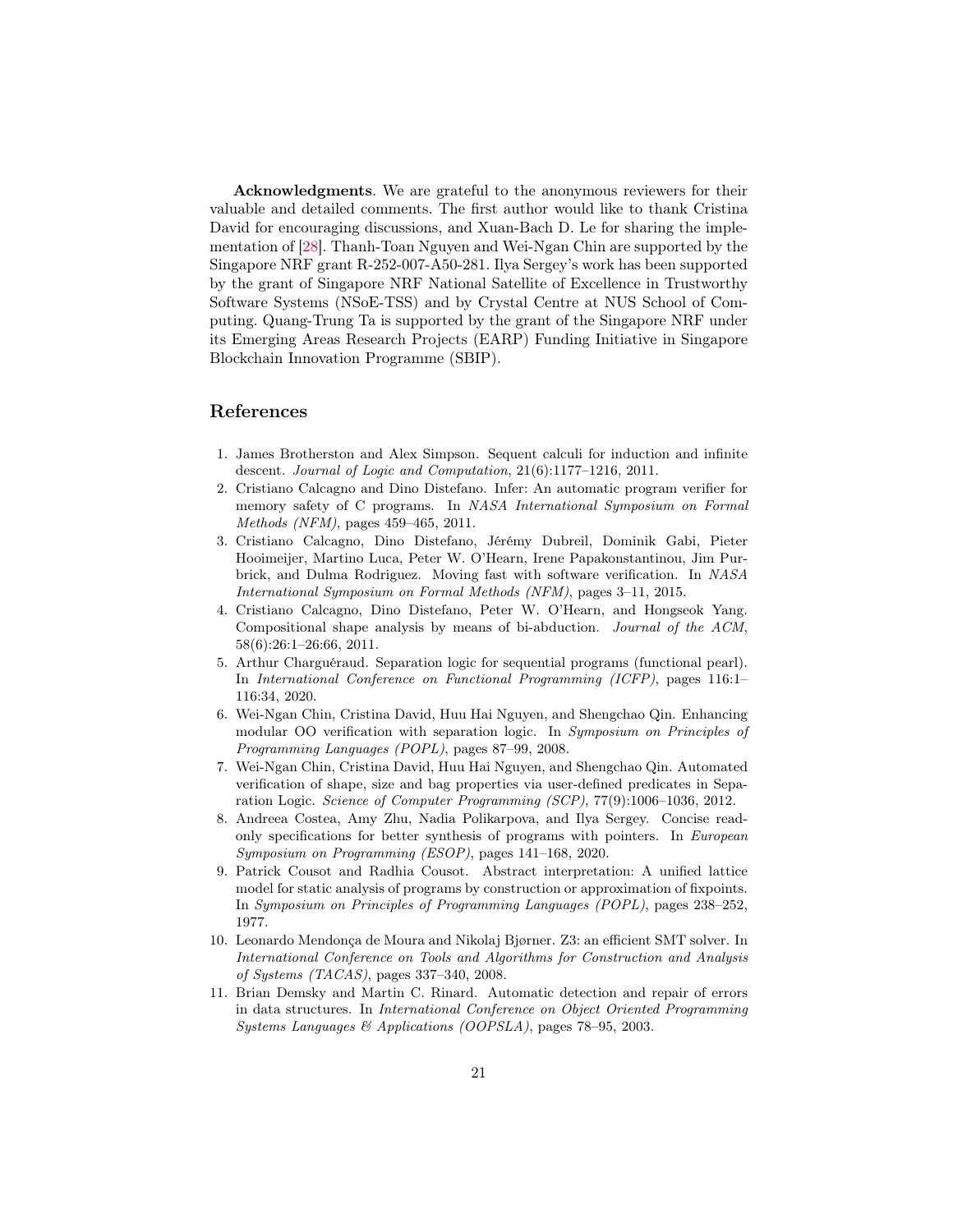- <span id="page-21-7"></span>12. Brian Demsky and Martin C. Rinard. Data structure repair using goal-directed reasoning. In International Conference on Software Engineering (ICSE), pages 176–185, 2005.
- <span id="page-21-8"></span>13. Divya Gopinath, Muhammad Zubair Malik, and Sarfraz Khurshid. Specificationbased program repair using SAT. In International Conference on Tools and Algorithms for Construction and Analysis of Systems (TACAS), pages 173–188, 2011.
- <span id="page-21-13"></span>14. Sumit Gulwani, Ivan Radicek, and Florian Zuleger. Automated clustering and program repair for introductory programming assignments. In Conference on Programming Language Design and Implementation (PLDI), pages 465–480, 2018.
- <span id="page-21-1"></span>15. Rahul Gupta, Soham Pal, Aditya Kanade, and Shirish K. Shevade. Deepfix: Fixing common C language errors by deep learning. In AAAI Conference on Artificial Intelligence (AAAI), pages 1345–1351, 2017.
- <span id="page-21-12"></span>16. Mark Harman. Automated patching techniques: the fix is in: technical perspective. Communications of the ACM, 53(5):108, 2010.
- <span id="page-21-3"></span>17. Seongjoon Hong, Junhee Lee, Jeongsoo Lee, and Hakjoo Oh. Saver: Scalable, precise, and safe memory-error repair. In International Conference on Software Engineering (ICSE), 2020.
- <span id="page-21-14"></span>18. Yang Hu, Umair Z. Ahmed, Sergey Mechtaev, Ben Leong, and Abhik Roychoudhury. Re-factoring based program repair applied to programming assignments. In International Conference on Automated Software Engineering (ASE), pages 388– 398, 2019.
- <span id="page-21-6"></span>19. Samin S. Ishtiaq and Peter W. O'Hearn. BI as an assertion language for mutable data structures. In Symposium on Principles of Programming Languages (POPL), pages 14–26, 2001.
- <span id="page-21-9"></span>20. Daniel Jackson and Mandana Vaziri. Finding bugs with a constraint solver. In International Symposium on Software Testing and Analysis (ISSTA), pages 14–25, 2000.
- <span id="page-21-0"></span>21. Dongsun Kim, Jaechang Nam, Jaewoo Song, and Sunghun Kim. Automatic patch generation learned from human-written patches. In International Conference on Software Engineering (ICSE), pages 802–811, 2013.
- <span id="page-21-10"></span>22. Etienne Kneuss, Manos Koukoutos, and Viktor Kuncak. Deductive program repair. In International Conference on Computer Aided Verification (CAV), pages 217– 233, 2015.
- <span id="page-21-11"></span>23. Etienne Kneuss, Ivan Kuraj, Viktor Kuncak, and Philippe Suter. Synthesis modulo recursive functions. In International Conference on Object Oriented Programming Systems Languages & Applications (OOPSLA), pages 407–426, 2013.
- <span id="page-21-15"></span>24. Quang Loc Le, Cristian Gherghina, Shengchao Qin, and Wei-Ngan Chin. Shape analysis via second-order bi-abduction. In International Conference on Computer Aided Verification (CAV), pages 52–68, 2014.
- <span id="page-21-4"></span>25. Ton Chanh Le, Cristian Gherghina, Aquinas Hobor, and Wei-Ngan Chin. A resource-based logic for termination and non-termination proofs. In International Conference on Formal Engineering Methods (ICFEM), pages 267–283, 2014.
- <span id="page-21-5"></span>26. Ton Chanh Le, Shengchao Qin, and Wei-Ngan Chin. Termination and nontermination specification inference. In Conference on Programming Language Design and Implementation (PLDI), pages 489–498, 2015.
- <span id="page-21-16"></span>27. Ton Chanh Le, Guolong Zheng, and ThanhVu Nguyen. SLING: using dynamic analysis to infer program invariants in separation logic. In Conference on Programming Language Design and Implementation (PLDI), pages 788–801, 2019.
- <span id="page-21-2"></span>28. Xuan-Bach D. Le, Quang Loc Le, David Lo, and Claire Le Goues. Enhancing automated program repair with deductive verification. In IEEE International Conference on Software Maintenance and Evolution (ICSME), 2016.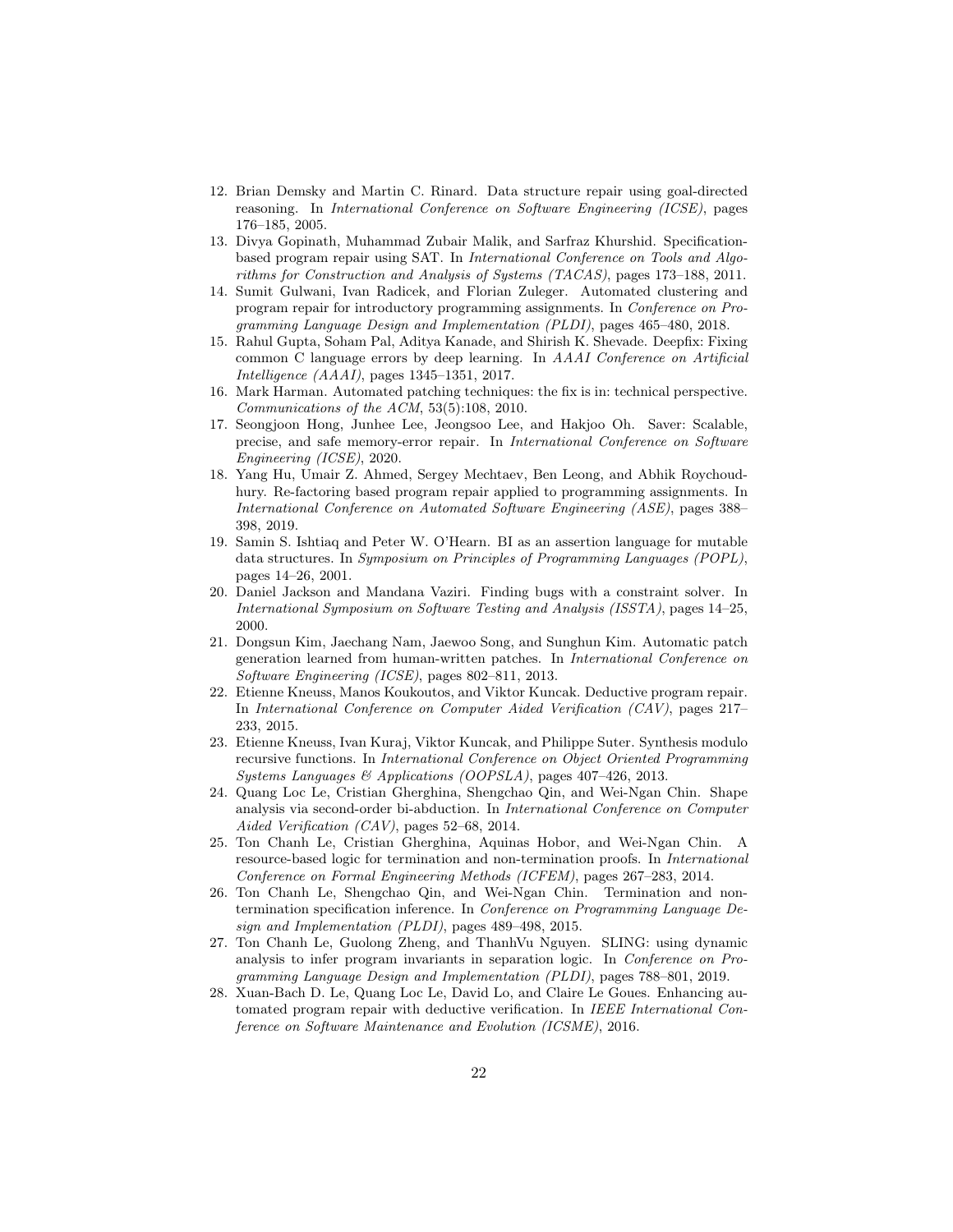- <span id="page-22-0"></span>29. Claire Le Goues, ThanhVu Nguyen, Stephanie Forrest, and Westley Weimer. Genprog: A generic method for automatic software repair. IEEE Transactions on Software Engineering (TSE), 38(1):54–72, 2012.
- <span id="page-22-13"></span>30. Claire Le Goues, Michael Pradel, and Abhik Roychoudhury. Automated Program Repair. Communications of the ACM, 2019.
- <span id="page-22-11"></span>31. Francesco Logozzo and Thomas Ball. Modular and verified automatic program repair. In International Conference on Object Oriented Programming Systems Lanquages  $\mathcal{B}$  Applications (OOPSLA), pages 133–146, 2012.
- <span id="page-22-15"></span>32. Fan Long and Martin Rinard. Staged program repair with condition synthesis. In Joint European Software Engineering Conference and Symposium on the Foundations of Software Engineering (ESEC/FSE), pages 166–178, 2015.
- <span id="page-22-6"></span>33. Fan Long and Martin Rinard. Automatic Patch Generation by Learning Correct Code. In Symposium on Principles of Programming Languages (POPL), pages 298–312, 2016.
- <span id="page-22-5"></span>34. Sergey Mechtaev, Manh-Dung Nguyen, Yannic Noller, Lars Grunske, and Abhik Roychoudhury. Semantic program repair using a reference implementation. In International Conference on Software Engineering (ICSE), pages 129–139, 2018.
- <span id="page-22-2"></span>35. Sergey Mechtaev, Jooyong Yi, and Abhik Roychoudhury. Directfix: Looking for simple program repairs. In International Conference on Software Engineering (ICSE), pages 448–458, 2015.
- <span id="page-22-3"></span>36. Sergey Mechtaev, Jooyong Yi, and Abhik Roychoudhury. Angelix: scalable multiline program patch synthesis via symbolic analysis. In International Conference on Software Engineering (ICSE), pages 691–701, 2016.
- <span id="page-22-4"></span>37. Hoang Duong Thien Nguyen, Dawei Qi, Abhik Roychoudhury, and Satish Chandra. Semfix: program repair via semantic analysis. In International Conference on Software Engineering (ICSE), pages 772–781, 2013.
- <span id="page-22-10"></span>38. Huu Hai Nguyen and Wei-Ngan Chin. Enhancing Program Verification with Lemmas. In International Conference on Computer Aided Verification (CAV), pages 355–369, 2008.
- <span id="page-22-12"></span>39. Thanh-Toan Nguyen, Quang-Trung Ta, and Wei-Ngan Chin. Automatic program repair using formal verification and expression templates. In International Conference on Verification, Model Checking, and Abstract Interpretation (VMCAI), pages 70–91, 2019.
- <span id="page-22-7"></span>40. Nadia Polikarpova and Ilya Sergey. Structuring the synthesis of heap-manipulating programs. In Symposium on Principles of Programming Languages (POPL), pages 72:1–72:30, 2019.
- <span id="page-22-1"></span>41. Yuhua Qi, Xiaoguang Mao, Yan Lei, Ziying Dai, and Chengsong Wang. The strength of random search on automated program repair. In International Conference on Software Engineering (ICSE), pages 254–265, 2014.
- <span id="page-22-8"></span>42. Xiaokang Qiu and Armando Solar-Lezama. Natural synthesis of provably-correct data-structure manipulations. In International Conference on Object Oriented Programming Systems Languages & Applications (OOPSLA), pages 65:1–65:28, 2017.
- <span id="page-22-14"></span>43. Baishakhi Ray, Vincent Hellendoorn, Saheel Godhane, Zhaopeng Tu, Alberto Bacchelli, and Premkumar T. Devanbu. On the "naturalness" of buggy code. In International Conference on Software Engineering (ICSE), pages 428–439, 2016.
- <span id="page-22-9"></span>44. John C. Reynolds. Separation logic: A logic for shared mutable data structures. In Symposium on Logic in Computer Science (LICS), pages 55–74, 2002.
- <span id="page-22-16"></span>45. Georgios Sakkas, Madeline Endres, Benjamin Cosman, Westley Weimer, and Ranjit Jhala. Type error feedback via analytic program repair. In Conference on Programming Language Design and Implementation (PLDI), pages 16–30, 2020.